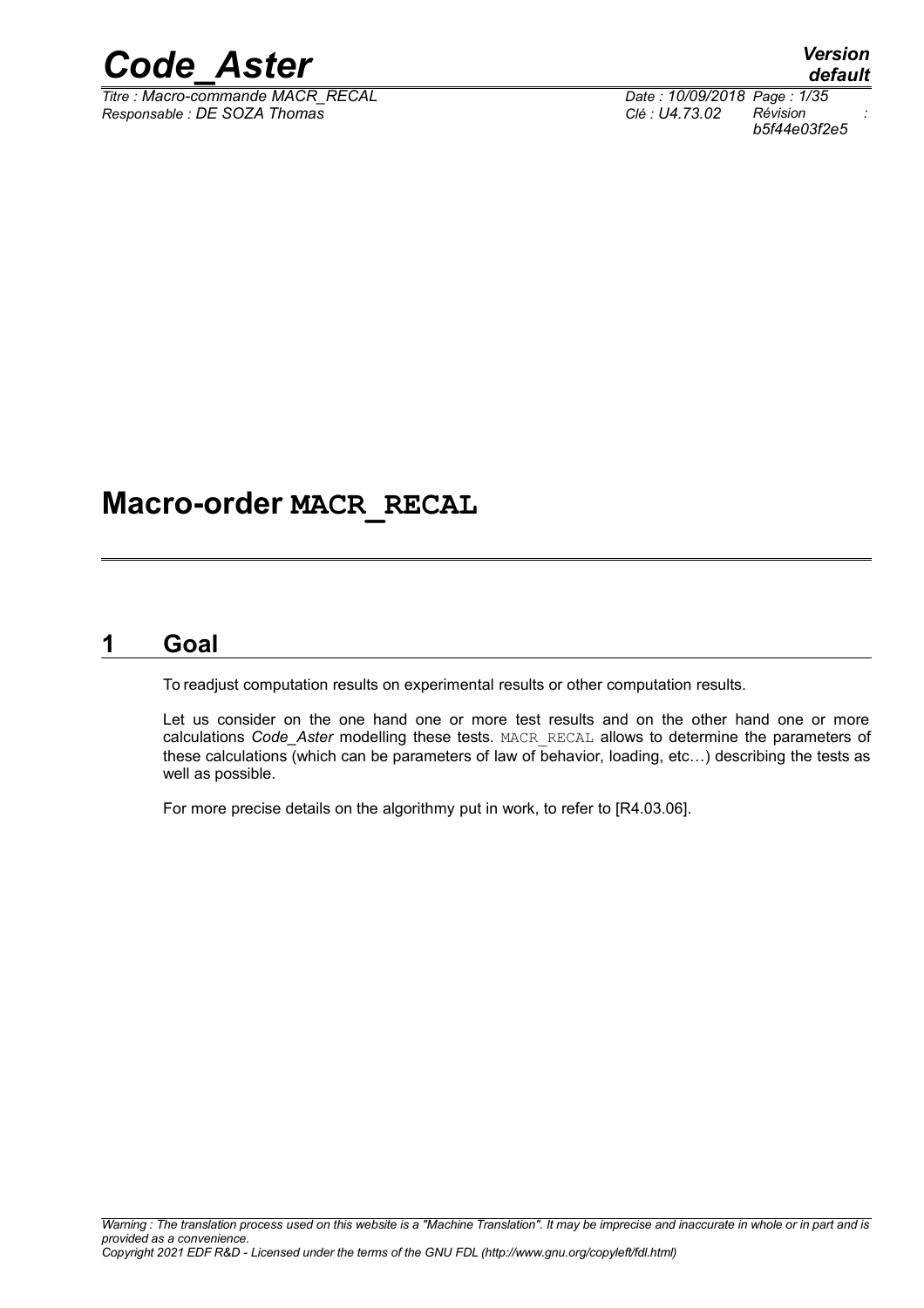## **Code Aster**

Titre : Macro-commande MACR RECAL Responsable : DE SOZA Thomas

## **Contents**

| 4.2 Operands RESU_EXP, RESU_CALC, FONC_EXP, NOM_FONC_CALC, PARA_X, PARA_Y,<br>4.3 Operands LIST_PARA, PARA_OPTI, NOM_PARA, VALE_INI, VALE_MIN, VALE_MAX11<br>4.13.3 Operand DISTRIBUTION, MODE, MEMORY, TIME, CLASS, UNITE_SUIVI14<br>4.15 Operand ECART TYPE<br>15 |
|---------------------------------------------------------------------------------------------------------------------------------------------------------------------------------------------------------------------------------------------------------------------|
|                                                                                                                                                                                                                                                                     |
|                                                                                                                                                                                                                                                                     |
|                                                                                                                                                                                                                                                                     |
|                                                                                                                                                                                                                                                                     |
|                                                                                                                                                                                                                                                                     |
|                                                                                                                                                                                                                                                                     |
|                                                                                                                                                                                                                                                                     |
|                                                                                                                                                                                                                                                                     |
|                                                                                                                                                                                                                                                                     |
|                                                                                                                                                                                                                                                                     |
|                                                                                                                                                                                                                                                                     |
|                                                                                                                                                                                                                                                                     |
|                                                                                                                                                                                                                                                                     |
|                                                                                                                                                                                                                                                                     |
|                                                                                                                                                                                                                                                                     |
|                                                                                                                                                                                                                                                                     |
|                                                                                                                                                                                                                                                                     |
|                                                                                                                                                                                                                                                                     |
|                                                                                                                                                                                                                                                                     |
|                                                                                                                                                                                                                                                                     |
|                                                                                                                                                                                                                                                                     |
|                                                                                                                                                                                                                                                                     |
|                                                                                                                                                                                                                                                                     |
|                                                                                                                                                                                                                                                                     |
|                                                                                                                                                                                                                                                                     |
|                                                                                                                                                                                                                                                                     |
|                                                                                                                                                                                                                                                                     |
|                                                                                                                                                                                                                                                                     |
|                                                                                                                                                                                                                                                                     |
|                                                                                                                                                                                                                                                                     |
|                                                                                                                                                                                                                                                                     |
|                                                                                                                                                                                                                                                                     |
|                                                                                                                                                                                                                                                                     |
| 6.1 Identification of the parameters of an elastoplastic law of behaviour on a tensile test19                                                                                                                                                                       |
|                                                                                                                                                                                                                                                                     |
|                                                                                                                                                                                                                                                                     |
|                                                                                                                                                                                                                                                                     |
|                                                                                                                                                                                                                                                                     |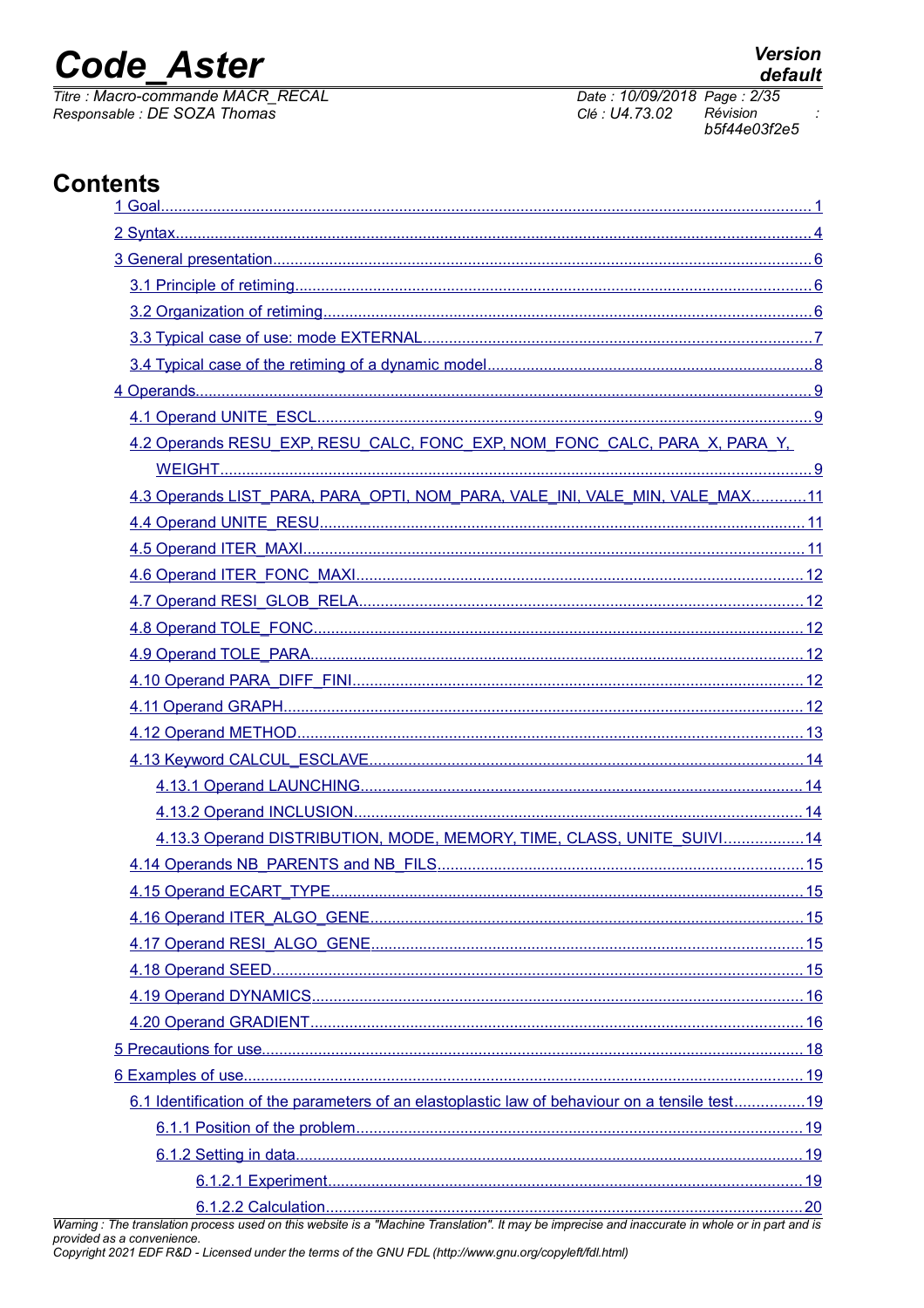| <b>Code Aster</b>                                                                                  | <b>Version</b>                                                            | default |
|----------------------------------------------------------------------------------------------------|---------------------------------------------------------------------------|---------|
| Titre : Macro-commande MACR_RECAL<br>Responsable: DE SOZA Thomas                                   | Date: 10/09/2018 Page: 3/35<br>Clé : U4.73.02<br>Révision<br>b5f44e03f2e5 |         |
|                                                                                                    |                                                                           |         |
|                                                                                                    |                                                                           |         |
|                                                                                                    |                                                                           |         |
|                                                                                                    |                                                                           |         |
| 6.2 Identification of the parameters of a dynamic model by exploiting the sensitivity of the clean |                                                                           |         |
|                                                                                                    |                                                                           |         |
|                                                                                                    |                                                                           |         |
|                                                                                                    |                                                                           |         |
| 6.3 Parametric identification of conservative system by exploiting the orthogonality of the clean  |                                                                           |         |
|                                                                                                    |                                                                           |         |
|                                                                                                    |                                                                           |         |
|                                                                                                    |                                                                           |         |
| 6.4 Iparametric dentification of dissipative system by exploiting the relations of standard of the |                                                                           |         |
|                                                                                                    |                                                                           |         |
|                                                                                                    |                                                                           |         |
|                                                                                                    |                                                                           |         |
|                                                                                                    |                                                                           |         |
|                                                                                                    |                                                                           |         |
|                                                                                                    |                                                                           |         |
|                                                                                                    |                                                                           |         |
|                                                                                                    |                                                                           |         |
|                                                                                                    |                                                                           |         |
|                                                                                                    |                                                                           |         |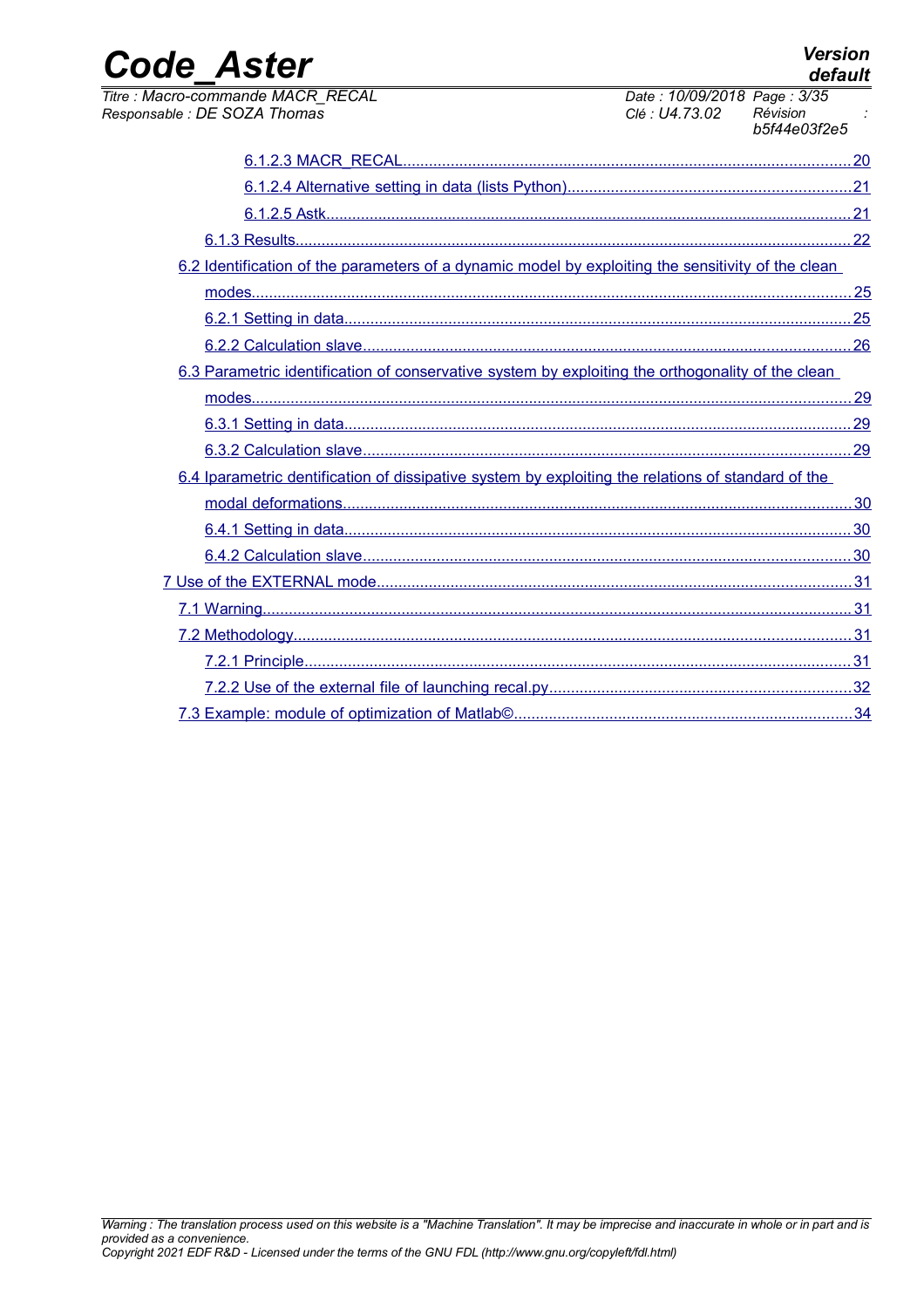**2 Syntax**

*Titre : Macro-commande MACR\_RECAL Date : 10/09/2018 Page : 4/35 Responsable : DE SOZA Thomas Clé : U4.73.02 Révision :*

## *default*

*b5f44e03f2e5*

<span id="page-3-0"></span>

| $Lr =$ | MACR RECAL<br>$\left($ | UNITE ESCL = linked         |                                                                                                                                                                            | [liststr8]<br>[T] |
|--------|------------------------|-----------------------------|----------------------------------------------------------------------------------------------------------------------------------------------------------------------------|-------------------|
|        |                        | $\sqrt{2}$                  | RESU_EXP = resu_exp                                                                                                                                                        | [assd]            |
|        |                        |                             | RESU_CALC = resu_calc                                                                                                                                                      | [assd]            |
|        |                        | $CURVE = F ($<br>$\sqrt{2}$ |                                                                                                                                                                            |                   |
|        |                        | ٠                           | FONC EXP = fonc_exp                                                                                                                                                        | [sd fonction]     |
|        |                        |                             | nom fonc calc<br>$NOM_FONC_CALC =$                                                                                                                                         | [ KN ]            |
|        |                        |                             |                                                                                                                                                                            | [KN]              |
|        |                        | ٠                           |                                                                                                                                                                            | [KN]              |
|        |                        | ♦                           | $\begin{array}{ccccc}\n\texttt{PARA_X} & - & = & \texttt{para_X} & - \\ \texttt{PARA_Y} & = & \texttt{para_Y} & \\ \texttt{WEIGHT} & = & \texttt{val\_poids}\n\end{array}$ | [R]               |
|        |                        |                             |                                                                                                                                                                            |                   |
|        | ♦                      |                             | LIST POIDS = weight                                                                                                                                                        | [assd]            |
|        | ٠                      | LIST PARA =<br>$\sqrt{2}$   | will list para                                                                                                                                                             | [assd]            |
|        |                        | PARA_OPTI = $_F$ (          |                                                                                                                                                                            |                   |
|        |                        | ٠                           | NOM_PARA = will nom_para                                                                                                                                                   | [KN]              |
|        |                        | ٠                           | VALE_INI = val_ini<br>VALE_MIN = val_min<br>VALE_MAX = val_max                                                                                                             | $[R]$             |
|        |                        | ٠                           |                                                                                                                                                                            | [R]               |
|        |                        |                             |                                                                                                                                                                            | [R]               |
|        |                        |                             |                                                                                                                                                                            |                   |
|        | ♦                      | UNITE RESU $=$ /91          |                                                                                                                                                                            | [defect]          |
|        |                        |                             | /uni r                                                                                                                                                                     | [T]               |
|        | ♦                      | ITER MAXI =                 | /10                                                                                                                                                                        | [defect]          |
|        |                        |                             | /it                                                                                                                                                                        | [I]               |
|        | ♦                      | ITER_FONC_MAXI              | /100<br>$=$                                                                                                                                                                | [defect]          |
|        |                        |                             | $/$ it                                                                                                                                                                     | $[1]$             |
|        | ♦                      | RESI GLOB RELA = $/1.E-3$   |                                                                                                                                                                            | [defect]          |
|        |                        |                             | / resi                                                                                                                                                                     | [R]               |
|        | ♦                      | TOLE PARA $=$ /1.E-8        |                                                                                                                                                                            | [defect]          |
|        |                        |                             | / resi                                                                                                                                                                     | [R]               |
|        | ♦                      | RTOLE FONC                  | $=$ /1.E-8                                                                                                                                                                 | [defect]          |
|        |                        |                             | / resi                                                                                                                                                                     | [R]               |
|        | ♦                      | PARA DIFF FINI              | $=$ $/1.F-5$                                                                                                                                                               | [defect]          |
|        |                        |                             | / coeff                                                                                                                                                                    | [R]               |
|        | ♦                      | $GRAPH = F ($               |                                                                                                                                                                            |                   |
|        |                        | UNIT<br>♦                   | $=$ / 90                                                                                                                                                                   | [defect]          |
|        |                        |                             | / uni g                                                                                                                                                                    | $[1]$             |
|        |                        | ♦<br>FORMAT                 | / 'XMGRACE'<br>$=$                                                                                                                                                         | [defect]          |
|        |                        |                             | / 'GNUPLOT'<br>If FORMAT = XMGRACE                                                                                                                                         |                   |
|        |                        | ♦<br>PILOT                  | $/$ $\sqrt{ }$<br>$=$                                                                                                                                                      | [defect]          |
|        |                        |                             | / 'POSTSCRIPT'                                                                                                                                                             | [KN]              |
|        |                        |                             | $/$ 'EPS'                                                                                                                                                                  |                   |
|        |                        |                             | $/$ 'MIF'                                                                                                                                                                  |                   |
|        |                        |                             | / 'SVG'                                                                                                                                                                    |                   |
|        |                        |                             | $/$ 'PNM'                                                                                                                                                                  |                   |
|        |                        |                             | $/$ 'PNG'                                                                                                                                                                  |                   |
|        |                        |                             | / 'JPEG'                                                                                                                                                                   |                   |
|        |                        |                             | / 'Pdf'                                                                                                                                                                    |                   |
|        |                        |                             | / 'INTERACTIVE'                                                                                                                                                            |                   |
|        |                        |                             | / 'INTERACTIF BG'                                                                                                                                                          |                   |
|        |                        | $\mathcal{E}$               |                                                                                                                                                                            |                   |
|        |                        |                             |                                                                                                                                                                            |                   |
|        | ♦                      | POSTING<br>$=$              | / 'TOUTE ITERATION'<br>'ITERATION FINALE'                                                                                                                                  | [defect]          |
|        |                        |                             |                                                                                                                                                                            |                   |

*Warning : The translation process used on this website is a "Machine Translation". It may be imprecise and inaccurate in whole or in part and is provided as a convenience. Copyright 2021 EDF R&D - Licensed under the terms of the GNU FDL (http://www.gnu.org/copyleft/fdl.html)*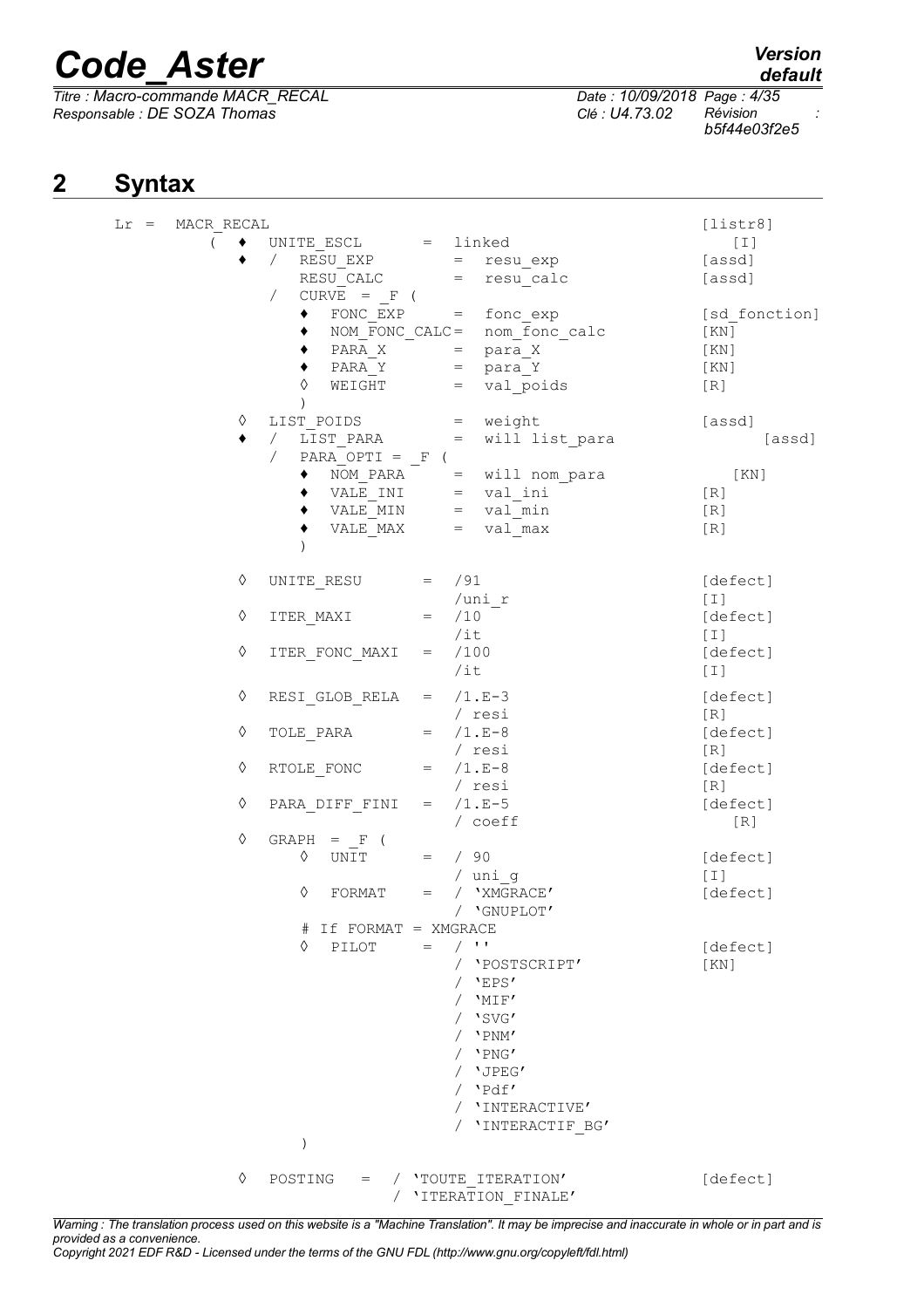*default*

# *Code\_Aster Version*

*Titre : Macro-commande MACR\_RECAL Date : 10/09/2018 Page : 5/35 Responsable : DE SOZA Thomas Clé : U4.73.02 Révision :*

|              | ıomas                                                                                                                                       |                                  | Clé : U4.73.02 | Révision<br>b5f44e03f2e5     |
|--------------|---------------------------------------------------------------------------------------------------------------------------------------------|----------------------------------|----------------|------------------------------|
| ♦            | METHOD $=$ / $'$ LEVENBERG'<br>/ $'$ FMIN'<br>/ 'FMINBFGS'<br>/ 'FMINNCG'<br>/ 'GENETIC'<br>/ 'HYBRID'                                      |                                  | [defect]       |                              |
|              | ♦<br>CALCUL ESCLAVE $=$ F (<br>$\Diamond$ LAUNCHING =/'INCLUSION'<br># If distribution                                                      | / 'DISTRIBUTION'                 |                | [defect]                     |
|              | $\Diamond$ MODE                                                                                                                             | $= /$ 'INTERACTIVE'<br>/ 'BATCH' |                | [defect]                     |
|              | $\Diamond$ MEMORY = memory<br>$=$ $\times$ $\frac{1}{2}$<br>$\Diamond$ TIME<br>$\Diamond$ CLASS = class<br>$\Diamond$<br>NMAX SIMULT = nmax |                                  | $[1]$<br>$[1]$ | [KN]<br>$[1]$                |
|              | # If MODE = INTERACTIVE<br>UNITE SUIVI = unit<br>♦                                                                                          |                                  |                | $[1]$                        |
| ♦            | # if METHOD = GENETIC, HYBRID<br>NB PARENTS<br>$=$ /10                                                                                      | / nb parents                     |                | [defect]<br>$[1]$            |
| ♦            | $=$ /5<br>NB FILS<br>/ nb_fils                                                                                                              |                                  |                | [defect]<br>$[1]$            |
| ♦            | ECART TYPE $=$ $/1$ .                                                                                                                       | / variation                      |                | [defect]<br>[R]              |
| ♦            | $=$ /10<br>ITER ALGO GENE                                                                                                                   | / itergene                       |                | [defect]<br>$[1]$            |
| ♦<br>♦       | RESI_ALGO_GENE = $/1.E-3$<br>SEED<br>= seed                                                                                                 | / resige                         |                | [defect]<br>[R]<br>$[1]$     |
| ♦            | DYNAMICS = $F$ (                                                                                                                            |                                  |                |                              |
|              | $\Diamond$ MODE_EXP = mode_exp<br>$\Diamond$ MODE_CALC = mode_calc<br>APPARIEMENT MANUEL $=$ /'NOT'<br>♦                                    | / 'YES' )                        |                | [assd]<br>[assd]<br>[defect] |
| ♦            | INFORMATION<br>$=$ $\left( 1 \right)$<br>/2                                                                                                 |                                  |                | [defect]                     |
| ♦            | # if METHOD = FMINBFGS<br>GRADIENT<br>$=$ / 'NON CALCULE'<br>/ 'NORMAL'                                                                     | / 'ADIMENSIONNE'                 |                | [defect]                     |
|              | # if METHOD = FMINNCG<br>/ 'NORMAL'<br>GRADIENT<br>$=$                                                                                      | / 'ADIMENSIONNE'                 |                |                              |
| ♦<br>$\cdot$ | # if METHOD = LEVENBERG<br>$=$ / 'NORMAL'<br>GRADIENT                                                                                       | / 'ADIMENSIONNE'                 |                | [defect]                     |
|              |                                                                                                                                             |                                  |                |                              |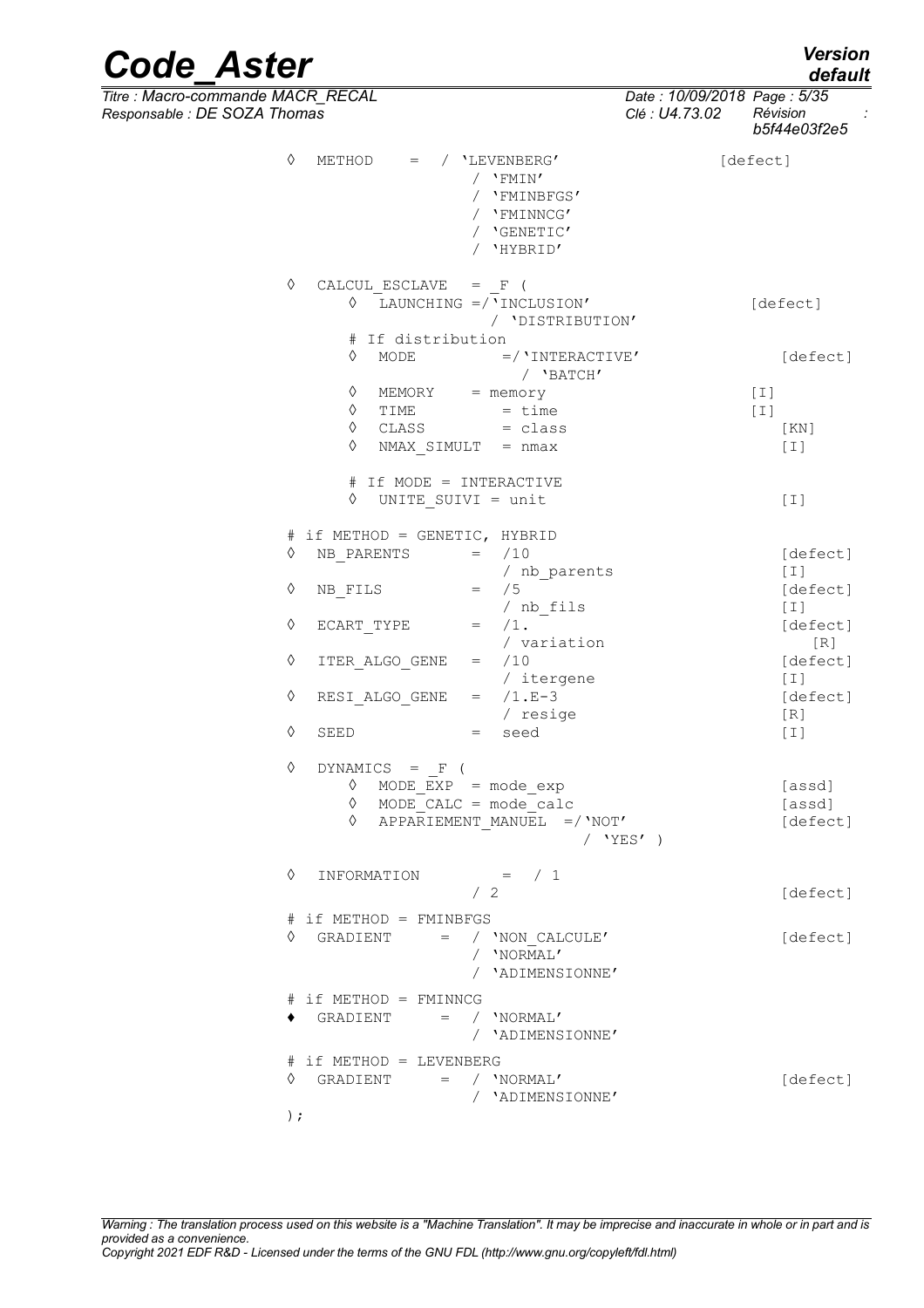*Titre : Macro-commande MACR\_RECAL Date : 10/09/2018 Page : 6/35 Responsable : DE SOZA Thomas Clé : U4.73.02 Révision :*

## <span id="page-5-2"></span>**3 General presentation**

### **3.1 Principle of retiming**

<span id="page-5-1"></span>Let us consider the model problem of identification of the elastoplastic characteristics  $E$  ,  $\sigma_y$  ,  $E_{T}$ (respectively elastic limit, Young modulus and module of work hardening) of a material on a uniaxial tensile test.

One has of one share the experimental traction diagram giving the evolution of the constraint according to the time and which is a data:



There is in addition one **function** of the 3 parameters which for each value of the triplet  $|E|$ ,  $|\sigma_y|$ ,  $|E_{T}$ return a calculated traction diagram:



The objective of retiming is then to answer the question:

*Which are the values of*  $(E$  *,*  $\sigma_{y}$  *,*  $E_{\emph{T}})$  *describing my experiment as well as possible?* 

## **3.2 Organization of retiming**

<span id="page-5-0"></span>To conclude a retiming, it is necessary to have the whole of following information:

- $N$  experimental curves (with each one of these curves can be allotted an arbitrary weight),
- *P* parameters to readjust like, for each one, an estimate of its initial value, its minimal value and its maximum value,
- the command file modelling them  $N$  tests which one wants to readjust,

*Warning : The translation process used on this website is a "Machine Translation". It may be imprecise and inaccurate in whole or in part and is provided as a convenience. Copyright 2021 EDF R&D - Licensed under the terms of the GNU FDL (http://www.gnu.org/copyleft/fdl.html)*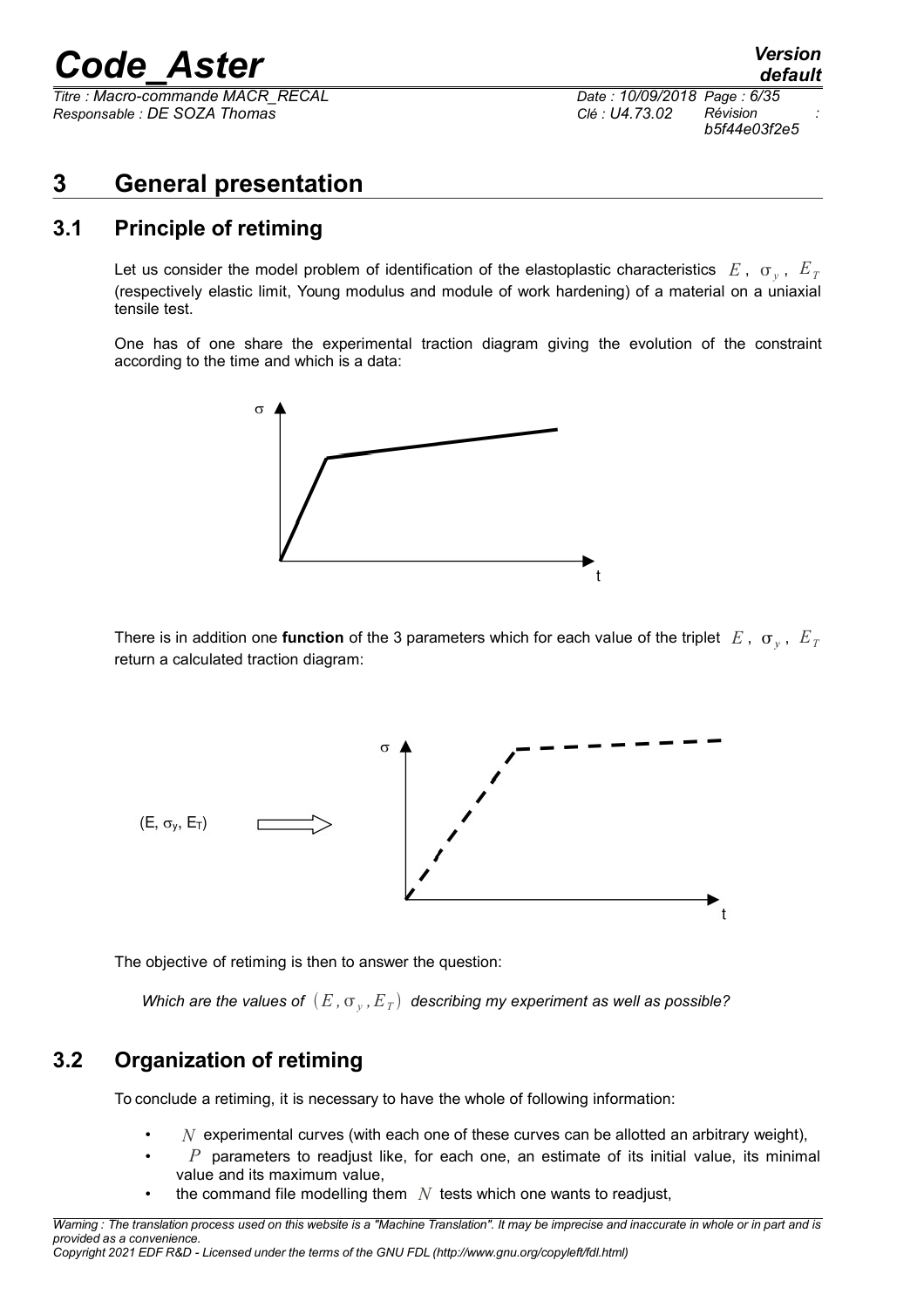*Responsable : DE SOZA Thomas Clé : U4.73.02 Révision :*

*Titre : Macro-commande MACR\_RECAL Date : 10/09/2018 Page : 7/35 b5f44e03f2e5*

*default*

• names of *N* sizes to be extracted from the command file above and which will be readjusted on *N* experimental curves. These sizes must be contained in a table resulting from POST\_RELEVE\_T.

The setting in data of this information requires the following organization then:

- a command file known as **Master** containing them *N* experimental curves, them *P* parameters, names of the sizes to be readjusted as well as other information suitable for retiming, the whole indicated in MACR\_RECAL. The various formats used are specified in what follows,
- a command file known as **slave** modelling the experimental tests.

Indeed, retiming is a process **iterative** : the master file carries out the file slave, it recovers them *N* curves calculated with the current prices of *P* parameters, it compares the values of the curves calculated with those of the experimental curves, it from of deduced from new values for *P* parameters and revival the file slave. This process continues until obtaining convergence.



#### **Figure 3.2-a. Diagram of operation of the procedure of retiming for the classical case**

In the following part the operands are described of MACR\_RECAL. One refers there to some notions of the language Python. It is however by no means necessary to know Python to use this macro order. The part "Example of use" is there to light the user.

The structure of data produced is a list of real containing the values of the parameters with convergence in the event of convergence or the last iteration in the contrary case.

#### **3.3 Typical case of use: mode EXTERNAL**

<span id="page-6-0"></span>In this mode of use, the algorithm of optimization is external with *Code\_Aster*.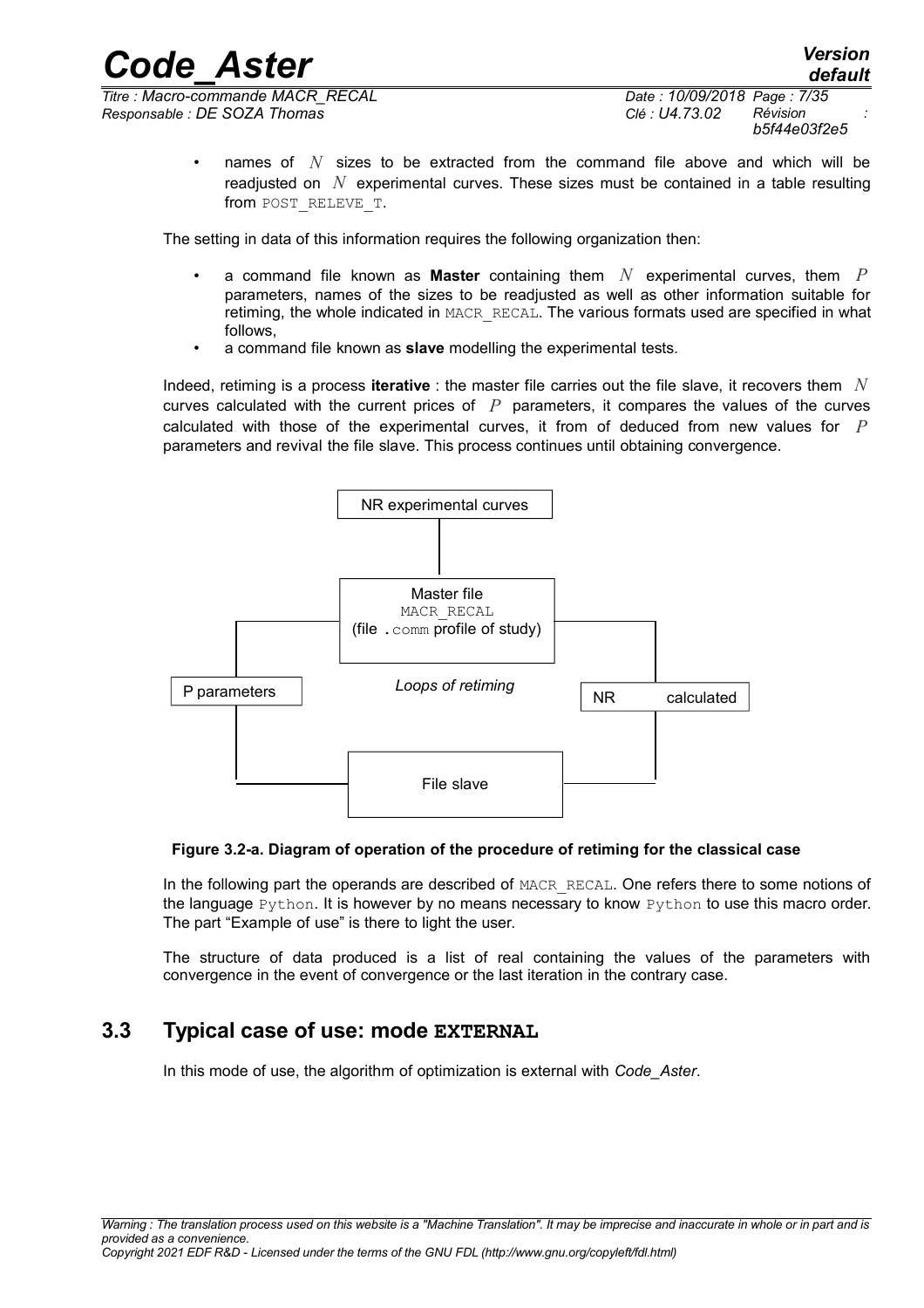

**Figure 3.3-a : MACR\_RECAL method EXTERNAL**

Code Aster is only one black box which takes as starter a textual file containing the list of the values of parameters, carries out the calculation of the functional calculus for this set of parameters, carries out possibly the calculation of the gradients compared to the parameters, and returns to the external algorithm, via a textual file, the value of the functional calculus and possibly of the gradients.

In this operating process, the paragraph [3.1](#page-5-1) remain valid. For more details, one returns the user in the paragraph [7](#page-30-3) .

## **3.4 Typical case of the retiming of a dynamic model**

<span id="page-7-0"></span>In the case of the retiming of the parameters of a dynamic model by using experimental data resulting from the dynamic analysis, there exist some characteristics for the implementation. The experimental data are in this case of the Eigen frequencies and the clean vectors (deformed modal) contained in a concept mode meca resulting from measurement.

The user usually has this concept starting from a software of data acquisition in format " . unv " and it must build a model known as "experimental" in order to exploit it in the Code Aster environment. This "experimental" model contains inter alia the experimental grid, i.e. the grid of the sensors, coarser than the grid of the digital model, which must be available also for the study of retiming.

Thus the user does not have to provide any more the experimental curves in the master file but it will inform here the names of the concepts which contain them, concepts which will be extracted by a first calculation slave since the external file "unv". The format used to transmit this information to MACR RECAL is the same one as that for RESU CALC : a list Python of  $N$  lists Python containing the names of the tables and columns containing the experimental answers.

Below into present the diagram of the process of retiming in the case of dynamics: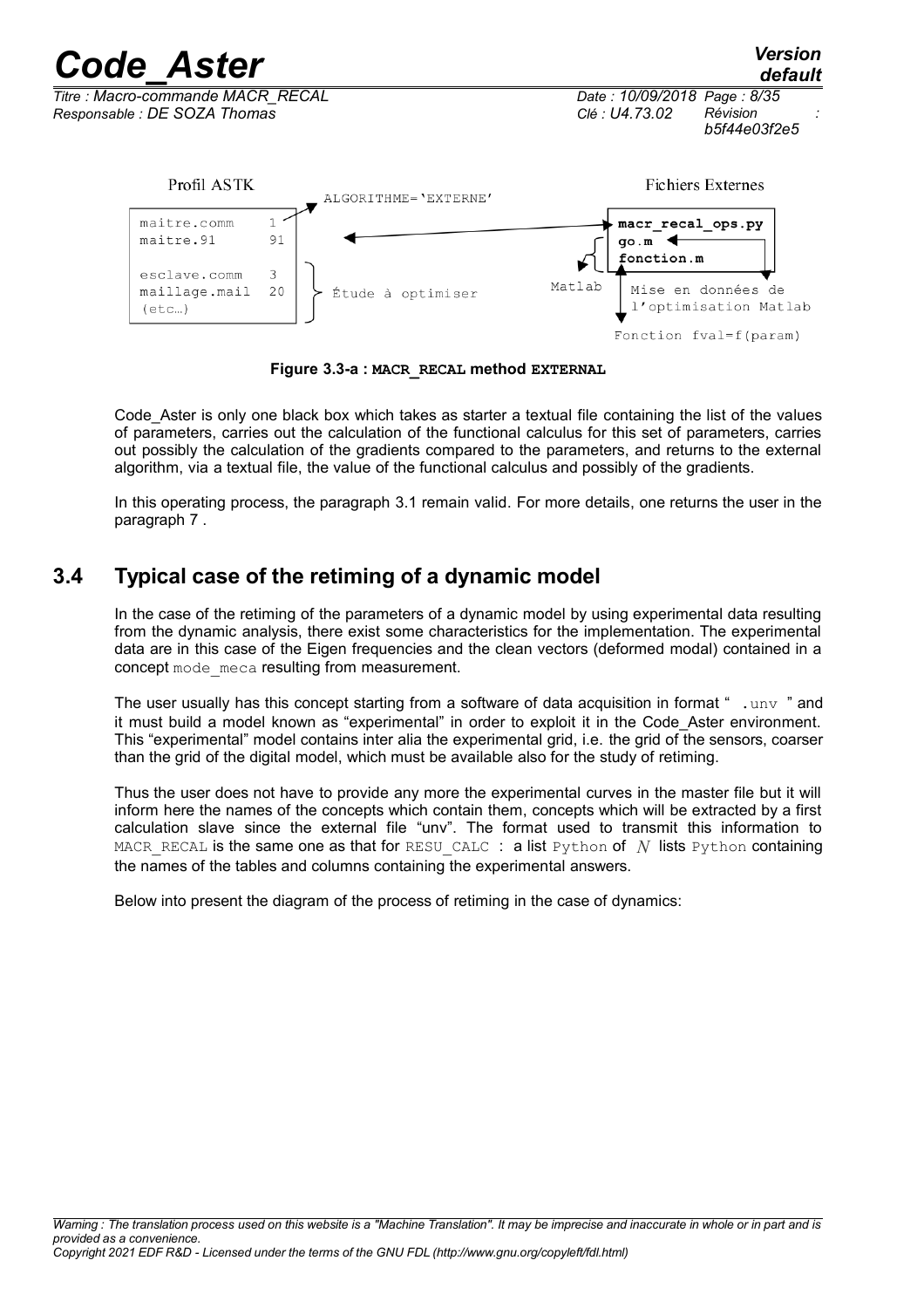*Code\_Aster Version default*

*Titre : Macro-commande MACR\_RECAL Date : 10/09/2018 Page : 9/35 Responsable : DE SOZA Thomas Clé : U4.73.02 Révision :*

*b5f44e03f2e5*



#### **Figure 3.4-a. Diagram of operation of the procedure of retiming in dynamics**

Two other characteristics relate to the command file of calculation slave:

- it contains also the orders necessary to the construction of the experimental model. The concept mode meca usable to extract RESU EXP is provided by LIRE\_RESU ;
- The size corresponding to the experimental and digital answers are always contained in tables but more necessarily resulting from POST\_RELEVE\_T. The answers related to the modal deformations result is of CREA\_TABLE (for the criterion of experimental MAC), that is to say of MAC\_MODES (for the digital criterion of MAC). It is pointed out that the criterion of MAC [U4.52.15] is used to compare two modal bases, it acts here of that experimental and that digital.

## <span id="page-8-2"></span>**4 Operands**

### **4.1 Operand UNITE\_ESCL**

<span id="page-8-1"></span>UNITE ESCL

Logical number of unit of the file slave, allotted in the interface  $\text{Astk}$  (column UL). The extension of this file can be unspecified.

### <span id="page-8-0"></span>**4.2 Operands RESU\_EXP, RESU\_CALC, FONC\_EXP, NOM\_FONC\_CALC, PARA\_X, PARA\_Y, WEIGHT**

The user has 2 modes of seizure to inform the experimental data and the names of the tables and the columns of the calculated results.

He has the choice between using:

- RESU EXP and RESU CALC and possibly LIST POIDS who require the seizure of lists python,
- the keyword FONC EXP, NOM FONC CALC, PARA X, PARA Y, WEIGHT keyword factor CURVE who have the advantage of using concepts Aster.
- ◊ RESU\_EXP

Name of the list Python of *N* tables numpy containing them *N* experimental curves. For a static model the list is beforehand defined in the form: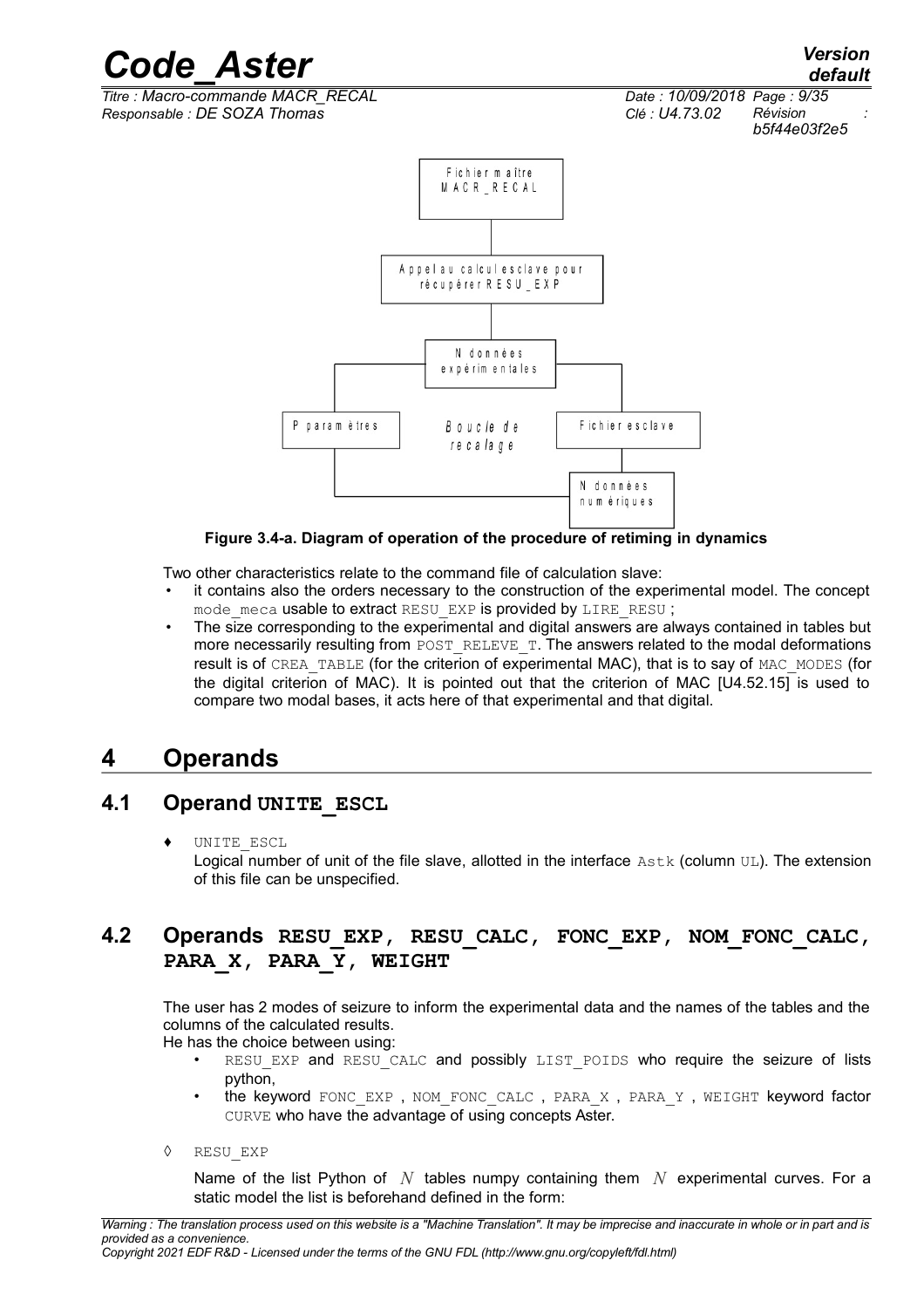*Titre : Macro-commande MACR\_RECAL Date : 10/09/2018 Page : 10/35 Responsable : DE SOZA Thomas Clé : U4.73.02 Révision :*

```
resu exp= [ numpy.array ([ [X_0, there<sub>0</sub>],
                                    [X_1, \text{ there}_1],
                                      …
                                    [X_N, thereN]]),
            .....
                numpy.array ([U_0, v_0],[U_1, v_1],…
                                    [U_N, V_N] ])
            ]
```
For the retiming of a dynamic model with modal experimental data (clean frequencies and vectors), it will be the name of the list Python *N* lists Python containing the names of the tables and the columns containing the experimental answers. For example:

resu exp= [['REPEX1', 'NUM\_ORDR', 'FREQ'], ['REPEX2', 'NUM\_ORDR', 'MAC\_EXP']]

◊ RESU\_CALC

Name of the list of NR lists Python containing the names of the tables and the columns containing the digital answers corresponding to experimental measurements on which one will carry out retiming. For example:

resu calc= [['TABLE1', 'INST', 'SIYY'], ['TABLE2', 'INST', 'V1'],...])

◊ LIST\_POIDS

Name of Numpy table containing them *N* weight to be affected to *N* experimental curves. If the keyword is not indicated, then each curve has the same weight. The list is beforehand defined in the form:

LIST POIDS= numpy.array ([p1, p2, ...])

◊ FONC\_EXP

Name of the function defined beforehand by the operator DEFI\_FONCTION who corresponds to the experimental data. To establish the link with RESU EXP  $\overline{I}$  the function provided to this keyword with the iteration  $i$  corresponds to  $i$  ème digital table of RESU EXP.

◊ NOM\_FONC\_CALC

Character string corresponding to the name which one wishes to allot to the function afterwards retiming of the experimental data.

◊ WEIGHT

Value of the weight to be assigned to the experimental curve. So nonwell informed, then the value is 1.

◊ PARA\_X

Name of the parameter *X* calculated function.

◊ PARA\_Y

Name of the parameter *Y* calculated function. For example:

```
COURBE= (
F (FONC EXP=fonction1, NOM FONC CALC=' TABLE1', PARA X=' INST', PARA Y='
SIYY',),
 _F (FONC_EXP=fonction2, NOM_FONC_CALC=' TABLE2', PARA_X=' INST', PARA_Y=' 
V1 , ) , )
```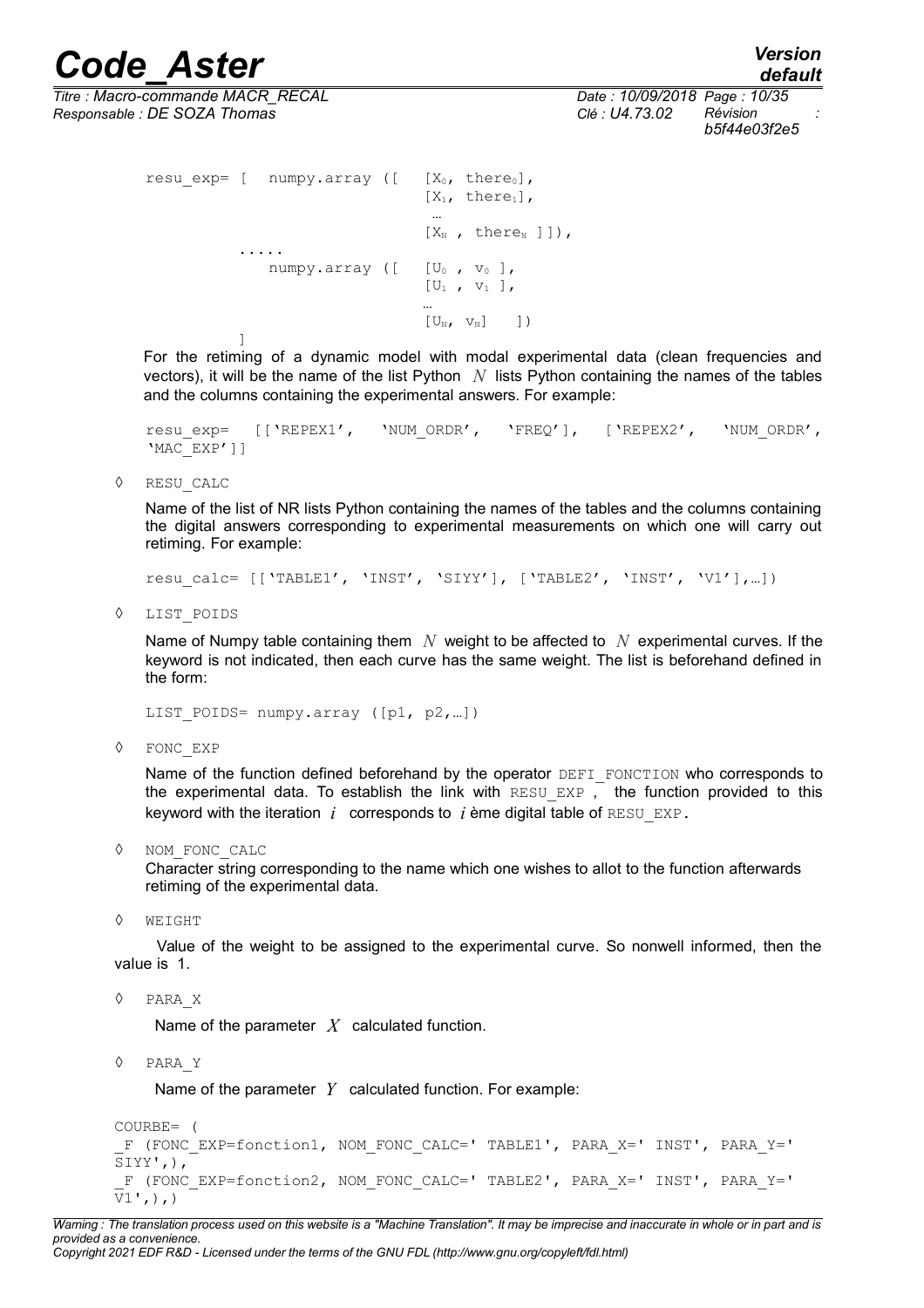*Responsable : DE SOZA Thomas Clé : U4.73.02 Révision :*

*Titre : Macro-commande MACR\_RECAL Date : 10/09/2018 Page : 11/35 b5f44e03f2e5*

### <span id="page-10-2"></span>**4.3 Operands LIST\_PARA, PARA\_OPTI, NOM\_PARA, VALE\_INI, VALE\_MIN, VALE\_MAX**

The user has 2 modes of seizure to inform the names and values of the parameters. He has the choice between using:

- LISTE PARA who require the seizure of lists python,
- the keyword NOM\_PARA, VALE\_INI, VALE\_MIN, VALE\_MAX keyword factor PARA\_OPTI who have the advantage of using concepts Code Aster (digital values or character strings).
- ◊ LIST\_PARA

Name of the list Python of *P* lists Python containing the names of the variables, their initial values, their minimal values and their maximum values. This list is beforehand defined in the form:

List para= [ ['PARA1', INI 1, MIN 1, MAX 1], ['PARA2', INI\_2, MIN\_2, MAX\_2], …. ['PARAP', INI\_P, MIN\_P, MAX\_P]]

#### **Caution:**

*It is asked that the names of the variables end in two underlined white (for example: YOUN ).*

**Note:**

*The terminals are not managed by algorithms FMIN, FMINBFGS and FMINNCG.*

◊ NOM\_PARA

Name of the parameter. The character string provided to  $NOM$  PARA with the iteration  $i$ corresponds to the first element of *i* ème list python of the list provided to LIST\_PARA.

◊ VALE\_INI

Initial value of the parameter. The reality provided to  $NOM$  PARA with the iteration  $i$ corresponds to the second element of *i* ème list python of the list provided to LIST PARA.

◊ VALE\_MIN

Minimal value of the parameter. The reality provided to NOM PARA with the iteration *i* corresponds to the third element of  $i$  ème list python of the list provided to LIST PARA.

◊ VALE\_MAX

Maximum value of the parameter. The reality provided to  $MOMPARA$  with the iteration  $i$ corresponds to the fourth element of *i* ème list python of the list provided to LIST\_PARA.

#### **4.4 Operand UNITE\_RESU**

<span id="page-10-1"></span>◊ UNITE\_RESU

<span id="page-10-0"></span>Logical number of unit of the file of result of retiming (evolution of the parameters during iterations, convergence criteria).

#### **4.5 Operand ITER\_MAXI**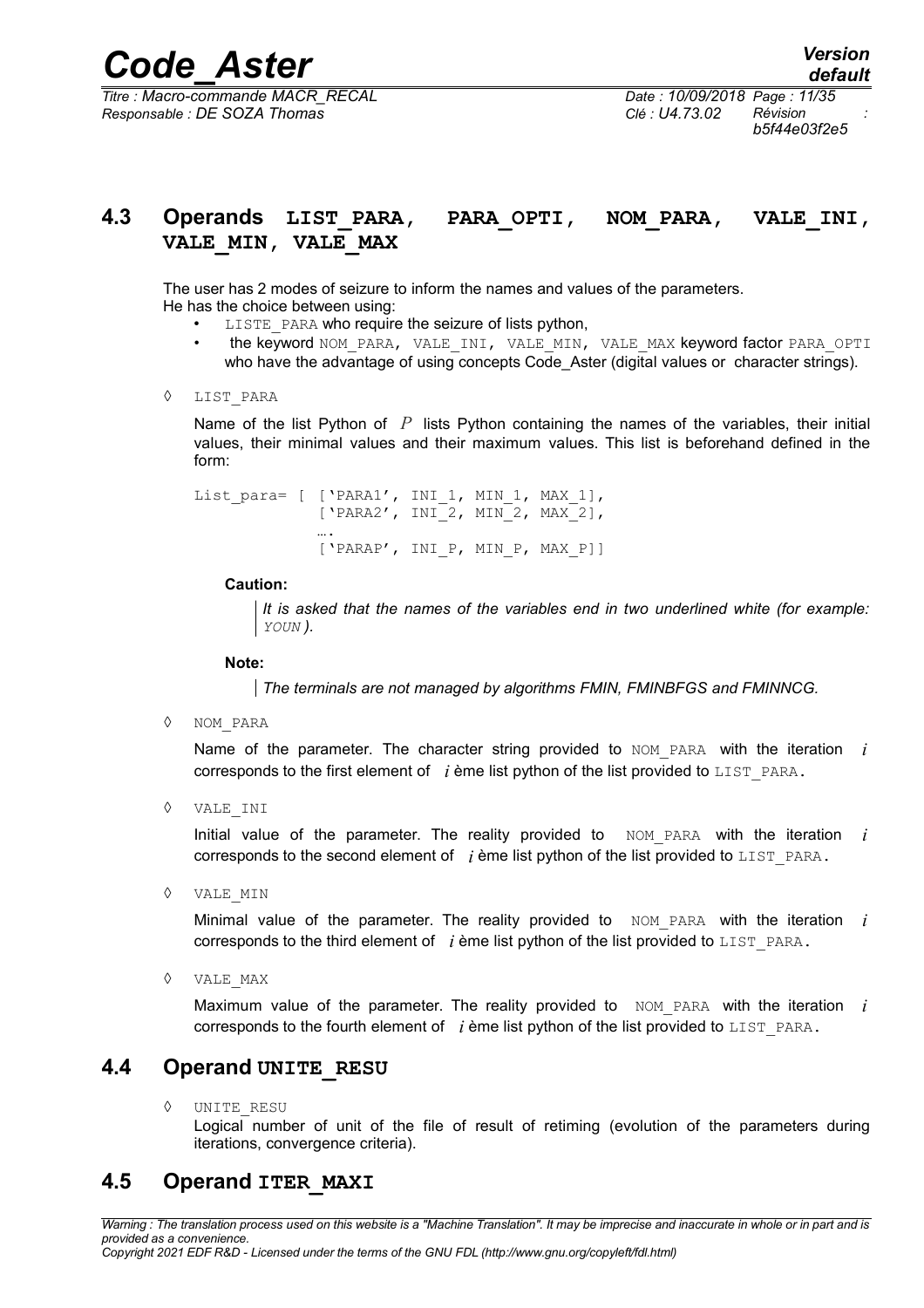*Titre : Macro-commande MACR\_RECAL Date : 10/09/2018 Page : 12/35 Responsable : DE SOZA Thomas Clé : U4.73.02 Révision :*

*default b5f44e03f2e5*

◊ ITER\_MAXI Iteration count maximum of retiming.

## **4.6 Operand ITER\_FONC\_MAXI**

<span id="page-11-5"></span>◊ ITER\_FONC\_MAXI Many maximum evaluations of the functional calculus.

## **4.7 Operand RESI\_GLOB\_RELA**

<span id="page-11-4"></span>◊ RESI\_GLOB\_RELA Relative total residue of retiming. This value is disjoined of that well informed for the nonlinear solveurs STAT\_NON\_LINE and DYNA\_NON\_LINE.

## **4.8 Operand TOLE\_FONC**

<span id="page-11-3"></span>◊ TOLE\_FONC

Criterion of stop of the algorithm of retiming based on the variation of the functional calculus from one iteration to another. This criterion corresponds to the absolute value of the standard of my functional calculus.

## **4.9 Operand TOLE\_PARA**

<span id="page-11-2"></span>◊ TOLE\_PARA

Criterion of stop of the algorithm of retiming based on the variation of the parameters from one iteration to another. This criterion corresponds to the standard *L2* : square root of the sum of the squares of the differences in each parameters.

## **4.10 Operand PARA\_DIFF\_FINI**

<span id="page-11-1"></span>◊ PARA\_DIFF\_FINI

Retiming requires the calculation of the derivative of the answers compared to the parameters.

This calculation is carried out by finished differences. PARA DIFF FINIES corresponds to  $\alpha$  in the following formula:

$$
\frac{\partial f}{\partial x} \approx \frac{f(x + \alpha x) - f(x)}{\alpha x}
$$

## **4.11 Operand GRAPH**

<span id="page-11-0"></span>◊ UNIT

Logical number of unit of the graphs produced during retiming. With each iteration, MACR\_RECAL product  $N$  display files (of which the format is defined by the keyword PILOT) representing them *N* experimental and calculated curves.

◊ PILOT

Type of posting of the graphs.

```
If PILOT = 'INTERACTIVE' or 'INTERACTIF BG', xmgrace is open in an interactive way
with the graph. With 'INTERACTIF BG', xmgrace is called in background, calculation continues.
If PILOT is worth 'POSTSCRIPT', 'EPS', 'MIF', 'SVG', 'PNM', 'PNG', 'JPEG' or
'Pdf' then xmgrace is used to generate the file of corresponding format, in the logical unit
defined by UNIT.
```
*Warning : The translation process used on this website is a "Machine Translation". It may be imprecise and inaccurate in whole or in part and is provided as a convenience. Copyright 2021 EDF R&D - Licensed under the terms of the GNU FDL (http://www.gnu.org/copyleft/fdl.html)*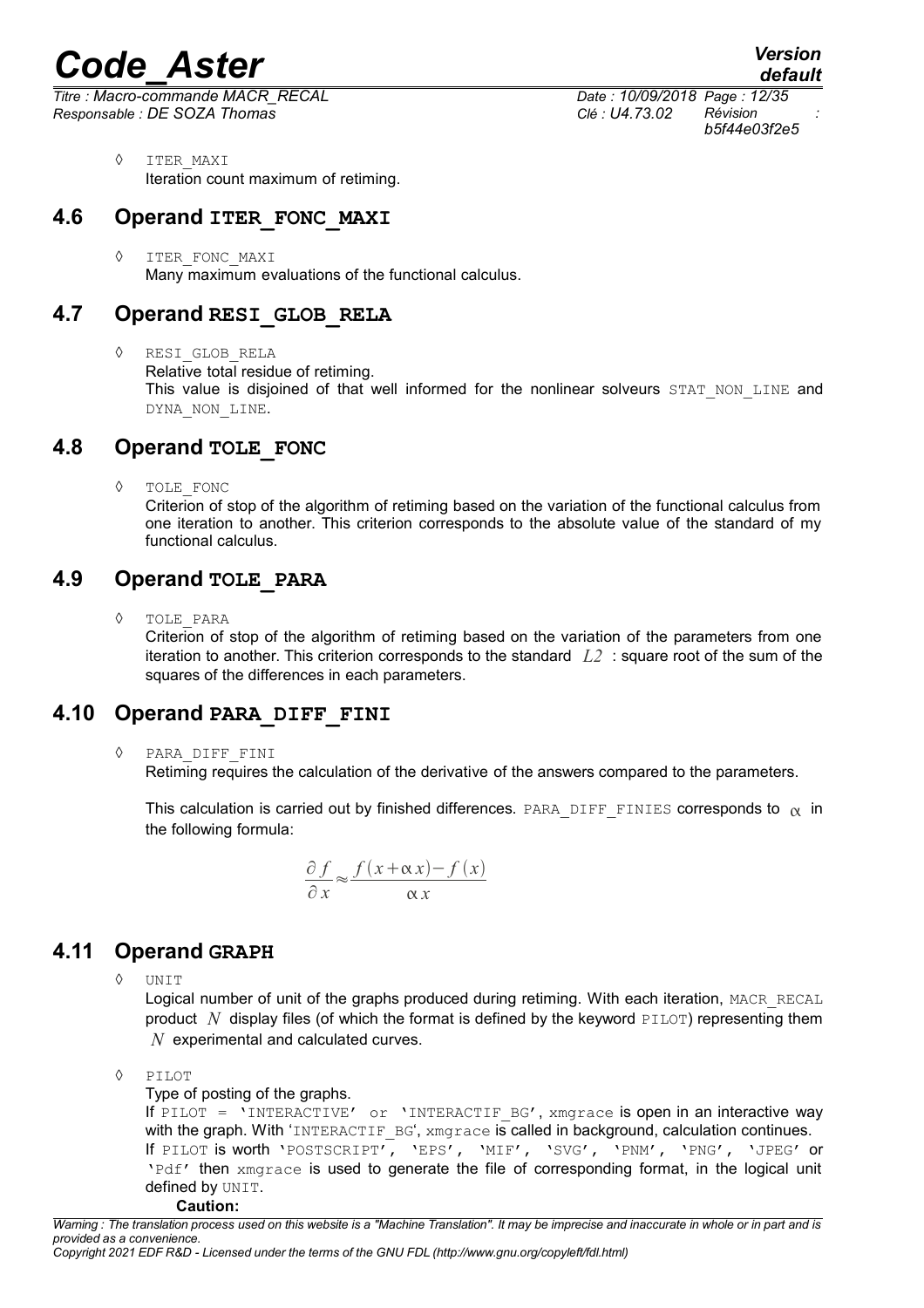*Titre : Macro-commande MACR\_RECAL Date : 10/09/2018 Page : 13/35 Responsable : DE SOZA Thomas Clé : U4.73.02 Révision :*

*b5f44e03f2e5*

*Mode INTERACTIVE is not possible that when retiming turns in interactive and not in batch.*

◊ FORMAT

Choice of the software of posting of the curves in interactive mode: xmgrace or gnuplot. The use ofXmgrace is blocking: the window should be closed Xmgrace to continue the execution.

#### ◊ POSTING

Posting of the curves to each iteration or only at the end.

### **4.12 Operand METHOD**

#### <span id="page-12-0"></span>◊ METHOD

Method or selected algorithm of optimization:

- 1) LEVENBERG (defect): algorithm of Levenberg-Marquardt. This algorithm is that recommended in the square problems of standard minimization quadratic least, like problems of retiming of parameters materials.
- 2) FMIN : Nelder-Mead Simplex algorithm (uses only estimates of the functional calculus).
- 3) FMINBFGS : method Quasi-Newton (uses the functional calculus and the gradient of the functional calculus).
- 4) FMINNCG : method Line-search Newton Conjugate Gradient (uses the functional calculus, the gradient of the functional calculus and its hessien).
- 5) GENETICS: algorithm évolutionnaire based on the mechanism of the selection and the replacement. It is an algorithm which is expensive in time CPU, one advises its use only for one coarse exploration of the space of the parameters within the framework of the hybrid technique of retiming presented in the following point.
- 6) HYBRID: technique which combines the stochastic one with the determinist the algorithm évolutionnaire with the algorithm of Levenberg – Marquardt
- 7) Mode EXTERNAL : this method makes it possible to use an external algorithm of optimization with *Code\_Aster*, for example Matlab or Scilab, and to use *Code\_Aster* only for the estimate of the functional calculus and possibly of the gradient by finished differences. It is not a keyword of MACR\_RECAL because mode EXTERNAL be used directly by the call of the file Macro bibpyt//recal.py

**Concerning the choice of the algorithm of optimization**, it is strongly advised to choose the algorithm by default, Levenberg-Marquardt. This one is very often higher than the algorithms FMIN<sup>\*</sup> for problems of minimization of the least type squares, like the retiming of parameters. Indeed, it uses the functional calculus in its vectorial form whereas the other algorithms use a scalar functional calculus, consequently less rich. Moreover, it uses a method of active constraints in order to manage terminals on the parameters, whereas the other algorithms do not manage the terminals.

The other algorithms can nevertheless be useful whenever Levenberg-Marquardt is put in a difficult situation. For example, the algorithm FMIN do not use gradients, whose evaluation can in certain very particular cases generate digital problems (very significant parameters, not enough experimental values, or others). The algorithm FMIN is definitely slower, but will be able to manage to converge (to make a parallel, the problems is similar to that to use the elastic matrix instead of the tangent matrix in STAT\_NON\_LINE).

For the algorithm of Levenberg-Marquardt, the document [R4.03.06] more precisely described the put mathematical algorithmy concerned.

Algorithms FMIN\* were taken again completely of a module Python distributed on Internet (http://pylab.sourceforge.net) under licence LPG by Travis E. Oliphant, in addition principal contributor of the project Python- Scipy and person in charge of the module of optimization of Scipy. The details of algorithmy and implementation can be found on the page [http://pylab.sourceforge.net.](http://pylab.sourceforge.net/)

Method HYBRID is advised when one has a high degree of uncertainty on the optimal values of the parameters or when the functional calculus presents many local minima. Thus, within the framework of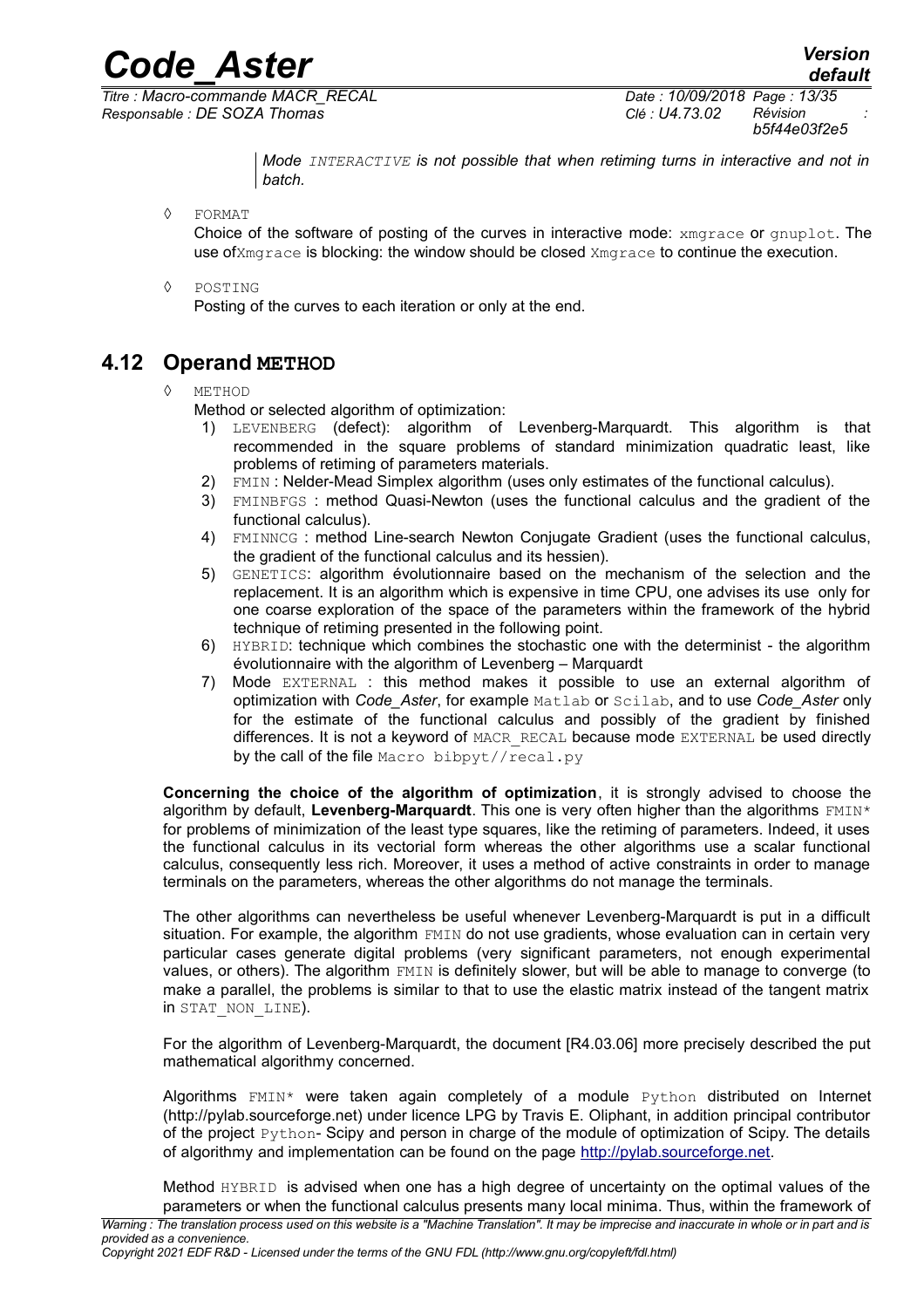*Titre : Macro-commande MACR\_RECAL Date : 10/09/2018 Page : 14/35 Responsable : DE SOZA Thomas Clé : U4.73.02 Révision :*

*b5f44e03f2e5*

this method, one launches initially a coarse research with the algorithm évolutionnaire, what will make it possible to avoid the local minima, followed by a refinement of optimization with the algorithm of Levenberg-Marquardt.

### <span id="page-13-3"></span>**4.13 Keyword CALCUL\_ESCLAVE**

#### **4.13.1 Operand LAUNCHING**

<span id="page-13-2"></span>◊ LAUNCHING

Method of launching of the files slaves: inclusion or distribution. The two modes have advantages and disadvantages and the choice of one or other depends mainly on the computing times of the files slaves, as well as theirs compatibility with the Inclusion mode.

#### **4.13.2 Operand INCLUSION**

#### <span id="page-13-1"></span>◊ INCLUSION

In this mode, the file slave is included. There is thus no waste of time for the generation of a new study, the creation of the temporary repertoire of execution, etc. In counterpart, only a study slave will be able to pass at the same time on the machine. In addition, certain studies slaves (for example those using of the data files included, or a little complex profiles of execution) are not compatible.

#### **Note:**

*In the mode INCLUSION, the order Aster INCLUDE donot can be present in the file slave (incompatibility with the supervisor Aster). The order thus should be replaced: INCLUDE (UNITE=n) by the order: execfile (fort.n) where N is the logical unit of the file to be included.*

#### **4.13.3 Operand DISTRIBUTION, MODE, MEMORY, TIME, CLASS, UNITE\_SUIVI**

#### <span id="page-13-0"></span>◊ DISTRIBUTION

In this mode, with each iteration of the algorithm of optimization, them  $N+1$  calculations slaves (for a retiming of *N* parameters) are carried out in parallels, batch or interactive, by using the module of calculations distributed ofas run. Compared to Inclusion mode, each study is slightly longer to be carried out, because a new study should be regenerated *Code\_Aster*, to create the temporary files, etc. On the other hand, as the studies are launched in parallels, according to the characteristics of the studies slaves (size and duration), plus the number of parameters is large and more the Distributed mode takes interest on the Inclusion mode.

In distributed mode, additional parameters are available supervise the implementations of calculations slaves:

- ◊ MODE : INTERACTIVE or BATCH
- ◊ MEMORY : Mo memory
- ◊ TIME : time in seconds

◊ CLASS : class of batch, allows to force calculations to use a specific class, for example "distr" on the waiter *Code\_Aster*

◊ UNITE\_SUIVI : if this keyword is to specify, it definite the logical unit of the file of the profile in which will be stored all the files output of the jobs slaves

NMAX SIMULT : many calculations slaves launched in parallel in distribution mode (if no value is indicated, the code decide this number automatically)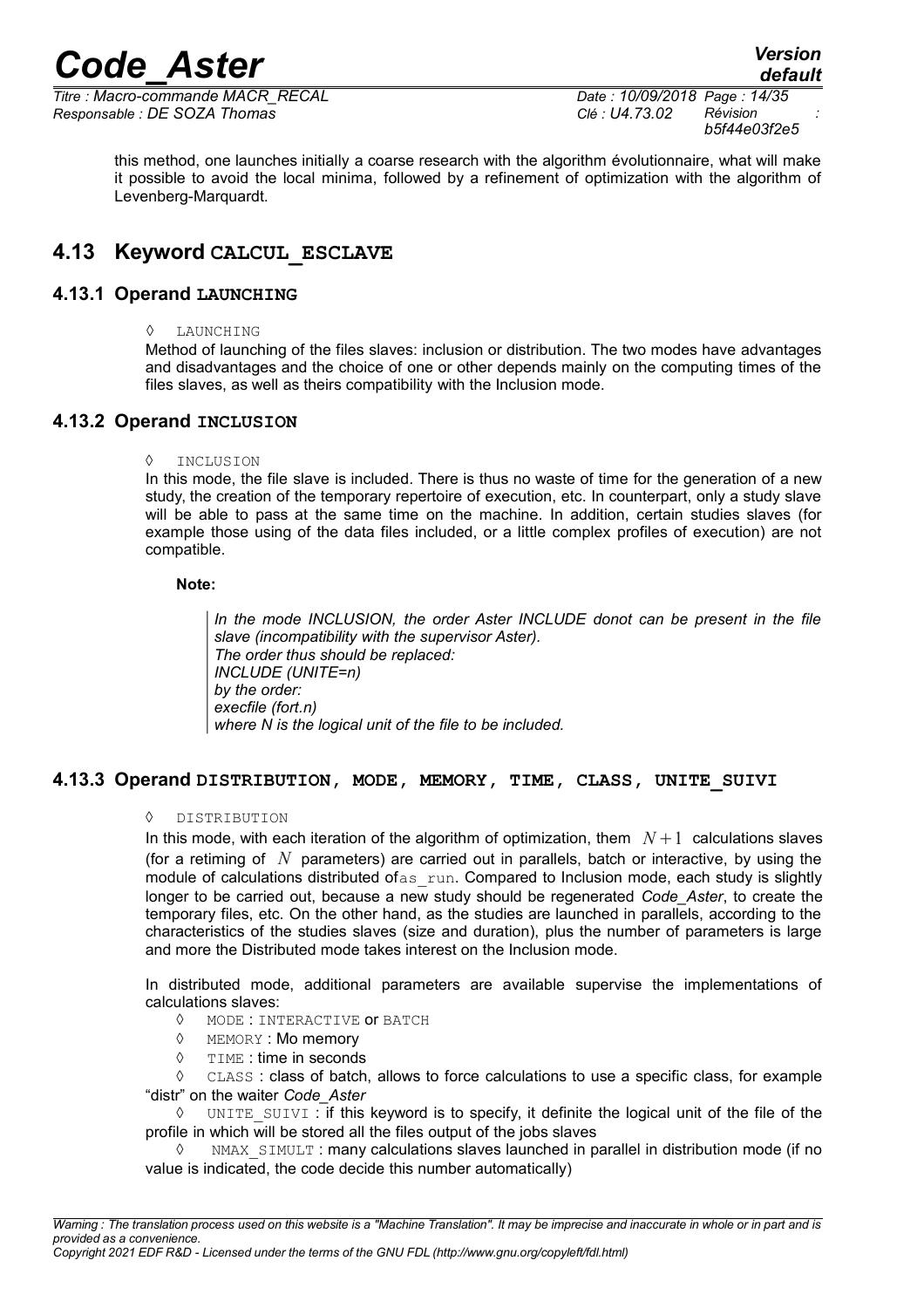*Titre : Macro-commande MACR\_RECAL Date : 10/09/2018 Page : 15/35 Responsable : DE SOZA Thomas Clé : U4.73.02 Révision :*

It is possible to use parallelism MPI for the studies slaves. In this case, it is necessary to launch main calculation with a version MPI and on only one processor (in mode interactive or in batch). Characteristics MPI of calculations slaves must be indicated by the keyword following:

- $\Diamond$  MPI\_NBCPU : many processors MPI for each calculation slaves launched in parallel
- $\Diamond$  MPI\_NBNOEUD : many nodes for each calculation slave launched in parallel

It should be noted that problems of exploitation can come to disturb the launching of calculations distributed slaves (for example, the classes of batch are badly defined and calculations cannot be carried out). In this case, the error obtained in the .mess of main calculation can be rather sober (an error message of the style "at least one of calculations slaves could not start"). To obtain information additional concerning the module distributed of  $\alpha$  run, it is necessary to put simultaneously UNITE SUIVI and INFO=2.

## **4.14 Operands NB\_PARENTS and NB\_FILS**

<span id="page-14-4"></span>◊ NB\_PARENTS

For the method GENETICS or HYBRID, this operand definite size of the population of parameterized. Initially all the individuals identical and are initialized with the initial values of the parameters provided by the user in LIST\_PARA. During optimization the population evolves, the individuals less "adapted" being replaced by others which provided a better value of the functional calculus.

◊ NB\_FILS

Represent the rate of replacement of the population. More exactly, the best "relative" (that for which the value of the functional calculus is tiny) has the right to reproduce thus generating NB FILS "son". At this time the size of the population is NB\_PARENTS+NB\_FILS. According to hierarchy of the values of the functional calculus, only the best individuals of all this population are retained and one returns to the initial size: NB\_PARENTS.

#### **4.15 Operand ECART\_TYPE**

<span id="page-14-3"></span>◊ ECART\_TYPE

It is the value of the standard deviation which the user imposes for the quasi-random lotteries of the "sons". The more one wants to explore the topological space of the parameters, the more it is necessary to increase this value. Corroborated in keeping with the population and at the rate of replacement, this operative makes it possible to control the algorithm évolutionnaire according to the complexity of the model and the degree of uncertainty on the optimal values of the parameters. If one knows few things on the values of the parameters to be readjusted, it are advisable to use a high size of the population, a rate of also high replacement and a large standard deviation. The counterpart will be a very high time CPU.

### **4.16 Operand ITER\_ALGO\_GENE**

<span id="page-14-2"></span>◊ ITER\_ALGO\_GENE

Iteration count maximum for the algorithm évolutionnaire. If the method is used HYBRID, this value (or RESI ALGO GENE) will determine the passage to the algorithm of Levenberg-Marquardt.

#### **4.17 Operand RESI\_ALGO\_GENE**

<span id="page-14-1"></span>◊ RESI\_ALGO\_GENE

Relative residue of retiming the algorithm évolutionnaire. If the method is used HYBRID, this value (or ITER ALGO GENE) will determine the passage to the algorithm of Levenberg-Marquardt.

## <span id="page-14-0"></span>**4.18 Operand SEED**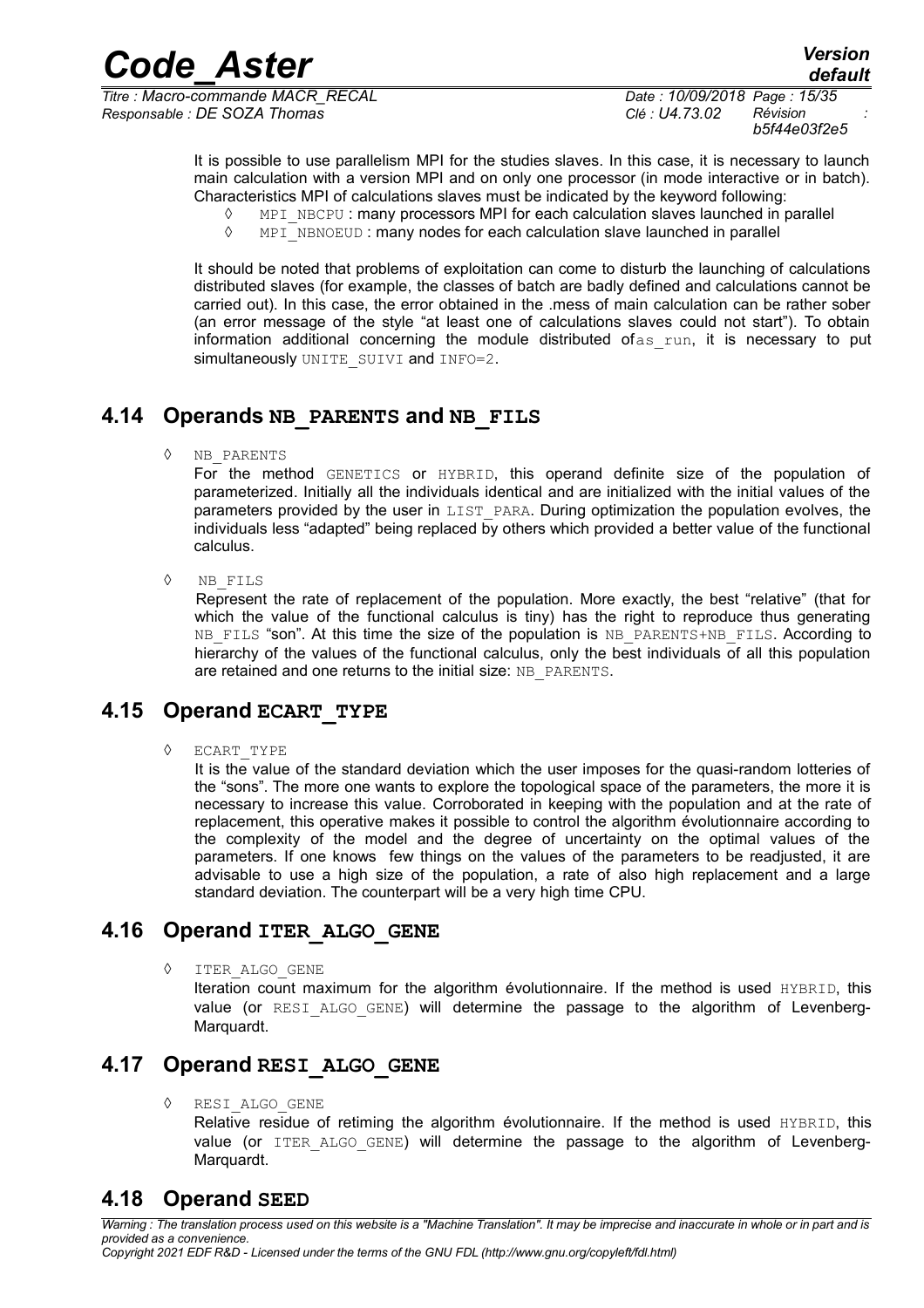*Titre : Macro-commande MACR\_RECAL Date : 10/09/2018 Page : 16/35 Responsable : DE SOZA Thomas Clé : U4.73.02 Révision :*

*b5f44e03f2e5*

#### ◊ SEED

Specified value by the user for seed of the generator of the lotteries in the algorithm évolutionnaire. If one informs a value for this keyword, one force the generator of random numbers present in the algorithm évolutionnaire to always generate the same lotteries, therefore there will be a repetition of the solution. Its employment is reserved **only** with the CAS-tests for reasons of follow-up of the notregression of the code.

#### **4.19 Operand DYNAMICS**

<span id="page-15-1"></span>One informs this operand for the retiming of the parameters of a dynamic model by modal analysis.

◊ MODE\_EXP

Name of the concept mode meca who contains the experimental modal data. This concept is extracted in calculation slave by one LIRE\_RESU.

◊ MODE\_CALC

Name of the concept mode meca who contains the digital modal data. This concept is calculated in the file slave by one CALC\_MODES.

#### ◊ APPARIEMENT\_MANUEL

Choice to display in interactive mode of a chart window which will make it possible to pair the clean modes manually. One thus avoids for example the automatic bad pairing of the clean modes doubles cross.

The capture of screen presented in the Figure 4.19-a illustrate this chart window.



**Figure 4.19-a. Chart window for the manual pairing of MAC**

The user sees thus, with each generation of the algorithm évolutionnaire or with each iteration of the algorithm of Levenberg-Marquardt, the matrix of MAC and it can decide to change pairing into modifying the order of the modes in the lists located in bottom of the window. This window is blocking for the execution of the orders *Code\_Aster* thus it should be closed so that the process of retiming continuous. The closing of the window while clicking on the button *To close* allows to recover the new lists of the modes whose order was possibly modified by the user.

#### **4.20 Operand GRADIENT**

#### <span id="page-15-0"></span>◊ GRADIENT

*Warning : The translation process used on this website is a "Machine Translation". It may be imprecise and inaccurate in whole or in part and is provided as a convenience. Copyright 2021 EDF R&D - Licensed under the terms of the GNU FDL (http://www.gnu.org/copyleft/fdl.html)*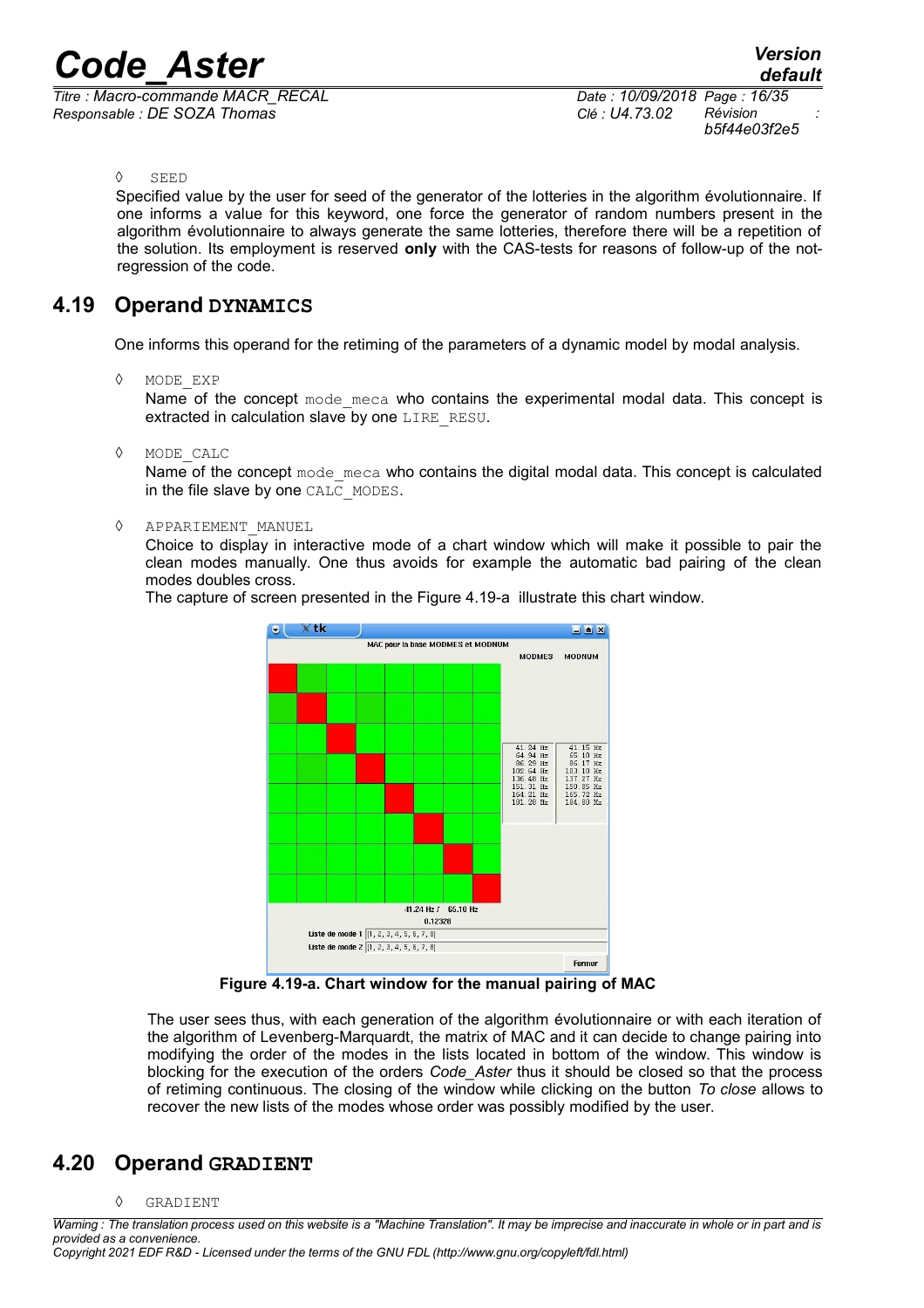*Titre : Macro-commande MACR\_RECAL Date : 10/09/2018 Page : 17/35 Responsable : DE SOZA Thomas Clé : U4.73.02 Révision :*

*b5f44e03f2e5*

*default*

For the methods FMINBFGS, FMINNCG or EXTERNAL, this keyword makes it possible to indicate to *Code\_Aster* the way of calculating the gradients (adimensionné or not), or of not calculating them.

Note: for the algorithms which use the gradients, those can be calculated by differences finished automatically by *Code\_Aster*, or calculated in the file slave while using, for example calculations of sensitivity (keyword LIST DERIV).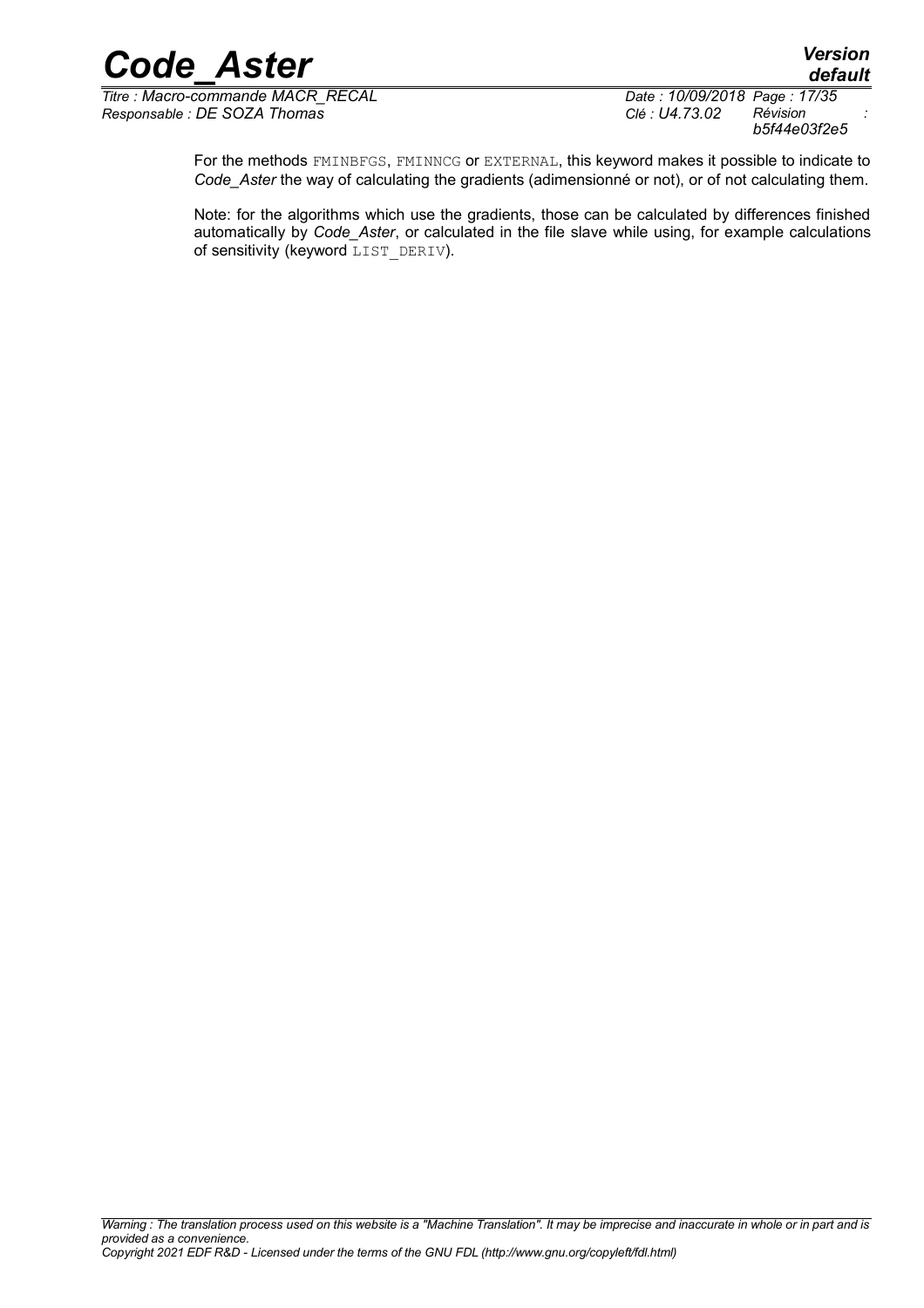*Titre : Macro-commande MACR\_RECAL Date : 10/09/2018 Page : 18/35 Responsable : DE SOZA Thomas Clé : U4.73.02 Révision :*

*default b5f44e03f2e5*

## **5 Precautions for use**

<span id="page-17-0"></span>Here a set of advices **essential** with the good use of retiming.

- The experimental curves are defined like tables with two columns: for the X-coordinates and for the ordinates.
- The experimental curves must be functions: to a X-coordinate only one ordinate should correspond. If an experimental curve comprises cycles, (for example forced according to the deformation in load-discharge), it is then necessary to divide this curve parameterized into two curves, expressing on the one hand the X-coordinates, on the other hand the ordinates of the cyclic curve according to the parameter (for example deformation according to time and constraint according to time).



- One must readjust *N* curves calculated on *N* experimental curves.
- The first calculated curve will be readjusted on the first experimental curve, the second calculated curve will be readjusted on the second experimental curve, and so on in the order indicated for the operands RESU\_EXP and RESU\_CALC.
- Sizes calculated well informed under the operand RESU CALC must be resulting from POST RELEVE T (except for dynamics where one can have tables resulting from CREA TABLE and MAC MODES)
- The parameters of retiming must be declared in block at the beginning of the command file slave. For example:
	- BEGINNING ();  $DSDE = 200.$ ; YOUN =  $8.E4;$  $SIGY = 10.$
- ...... • The initial values of the parameters of retiming are those well informed for the operand LIST PARA and not those present in the file slave of the user.
- With each iteration of retiming, the calculations defined in the file slave must converge. Within the framework of retiming of nonlinear calculations, it is thus strongly recommended to use the automatic cutting of the step of time.
- Within the framework of retiming of nonlinear calculations with automatic cutting of the step of time, it is **essential** to define a list of filing under the operand LIST\_ARCH.
- Retiming is a powerful means to obtain values of parameters starting from tests. It is however not miraculous: curves **experimental** must sufficient contain information to identify the parameters. It is for example impossible to identify elastoplastic parameters with a test remaining in the elastic range. The experimental tests must thus excite the parameters to be identified.
- In same logic, it is desirable that the curves **experimental** contain points of number sufficient for describing the action of the parameters well to be identified.
- Lastly, in the case of the use of several experimental curves, the fact that they have the same number of points balances information that they bring.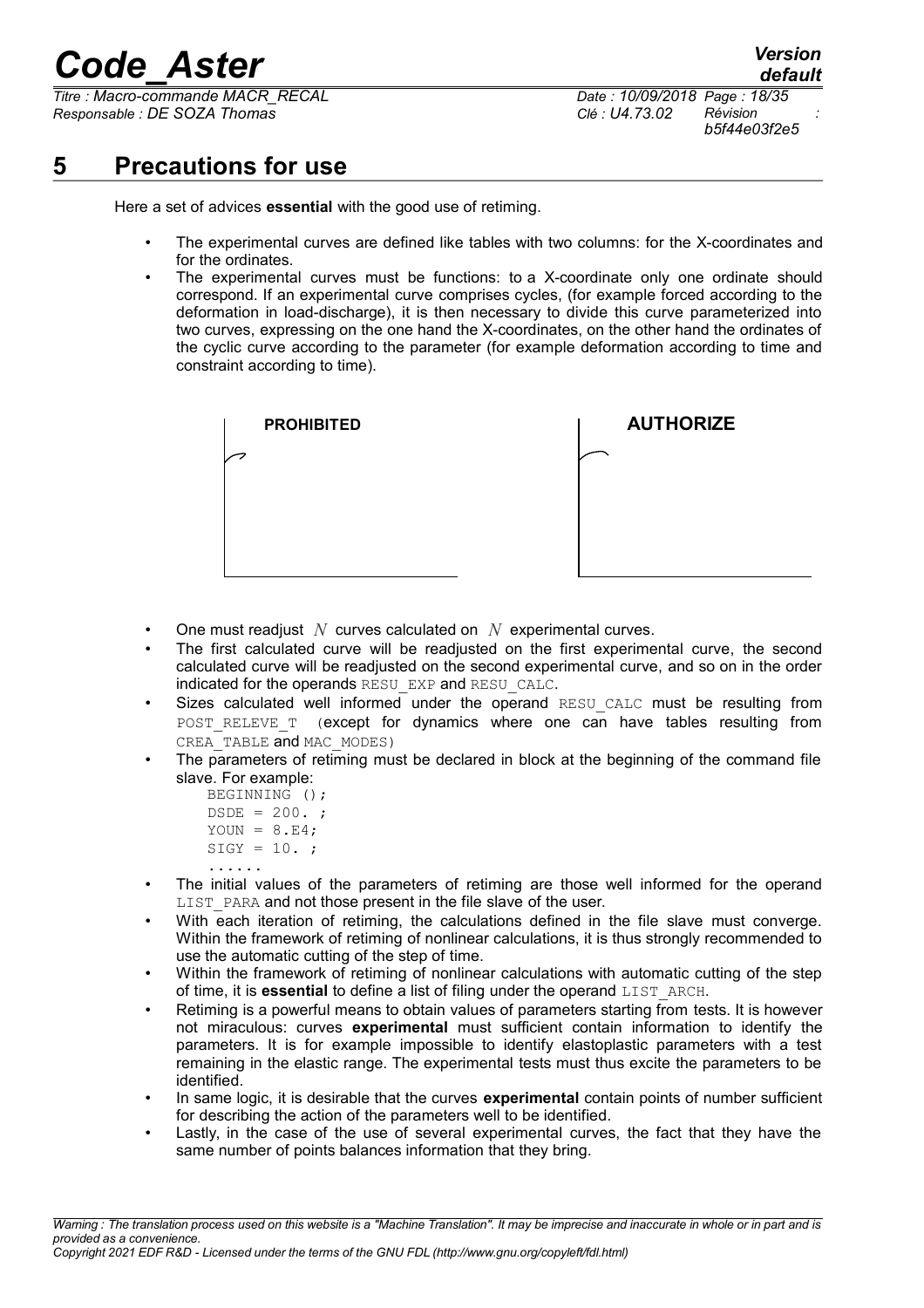*Titre : Macro-commande MACR\_RECAL Date : 10/09/2018 Page : 19/35 Responsable : DE SOZA Thomas Clé : U4.73.02 Révision :*

*b5f44e03f2e5*

## <span id="page-18-4"></span>**6 Examples of use**

### <span id="page-18-3"></span>**6.1 Identification of the parameters of an elastoplastic law of behaviour on a tensile test**

<span id="page-18-2"></span>This example is treated by test ZZZZ159A [V1.01.159].

#### **6.1.1 Position of the problem**

One has the results of a tensile test. It is the evolution of the constraint  $\sigma_{vv}$  in the course of time as well as evolution of the cumulated plastic deformation  $p$  in the course of time.



One wishes to readjust on these tests the Young modulus, the elastic limit and the slope of work hardening of an elastoplastic law of behaviour to linear isotropic work hardening.

#### <span id="page-18-1"></span>**6.1.2 Setting in data**

#### **6.1.2.1 Experiment**

<span id="page-18-0"></span>One starts first of all by defining our test results. They consist of two curves which one defines as follows.

exper1=DEFI\_FONCTION (NOM\_PARA=' INST', NOM\_RESU=' SIYY', VALE= (0.00000E+00 , 0.00000E+00, 5.00000E-02 , 5.00000E+01, … 9.50000E-01 , 2.07500E+02, 1.00000E+00 , 2.08000E+02),) exper2=DEFI\_FONCTION (NOM\_PARA=' INST', NOM  $RESU=' V1',$  VALE= (0.00000E+00 , 0.00000E+00, 5.00000E-02 , 0.00000E+00, … 9.50000E-01 , 3.71250E-03, 1.00000E+00 , 3.96000E-03),)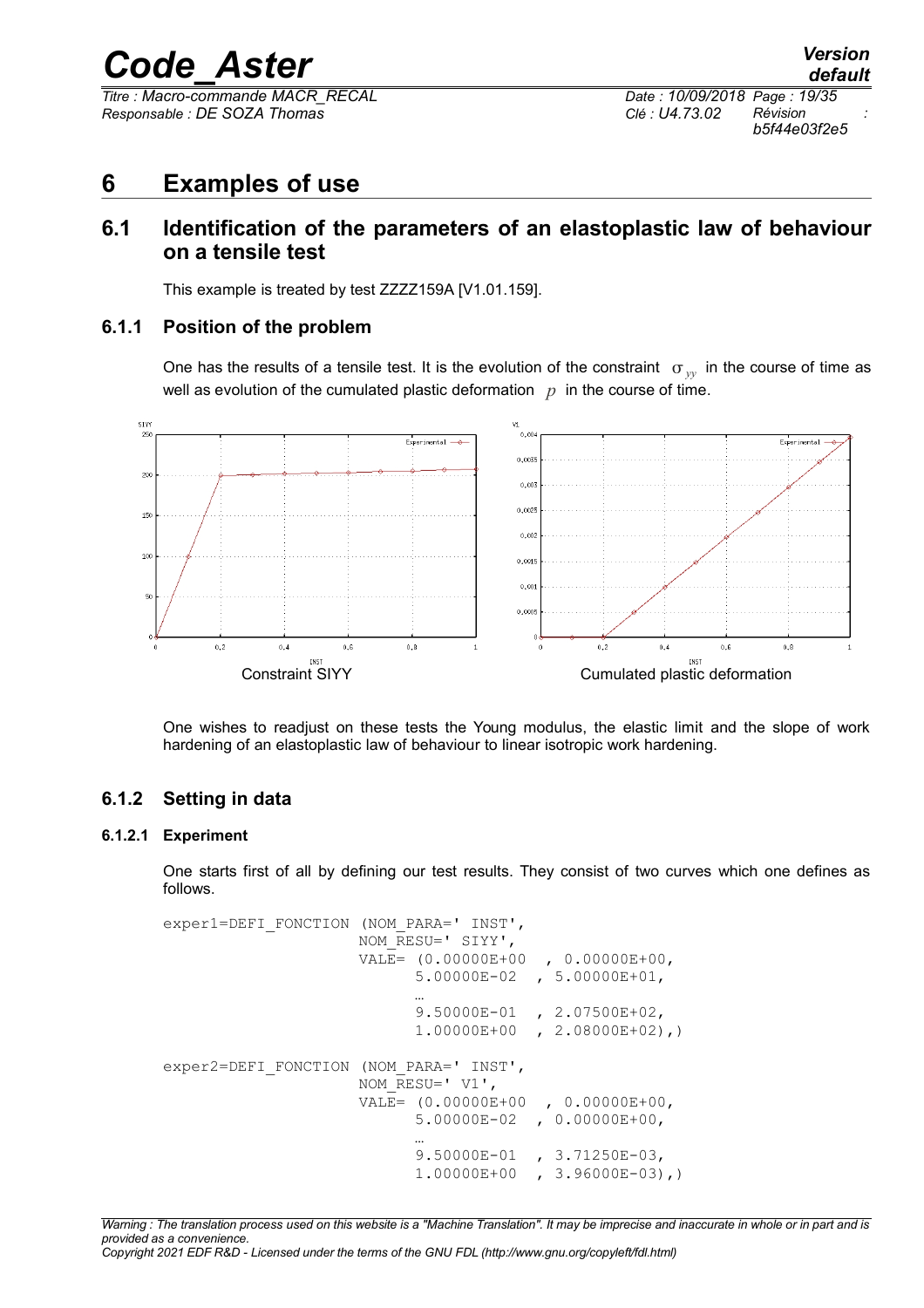*default*

*Titre : Macro-commande MACR\_RECAL Date : 10/09/2018 Page : 20/35 Responsable : DE SOZA Thomas Clé : U4.73.02 Révision :*

*b5f44e03f2e5*

exper1 and exper2 are thus functions of Code\_Aster, which represent the constraint respectively *yy* and cumulated plastic deformation *p* .

#### **6.1.2.2 Calculation**

<span id="page-19-0"></span>One writes then the command file *Code\_Aster* slave modelling this tensile test where will appear our 3 parameters as well as the two curves to be readjusted.

```
BEGINNING ();
# ASSIGNMENT OF THE VALUES OF THE PARAMETERS TO BE READJUSTED
# THE VALUES INDICATED HERE ARE OF NO IMPORTANCE
# ALONE COUNT THE VALUES INDICATED IN THE MASTER FILE
DSDE = 200.YOUN = 8.E4;SIGY = 1.;
ACIER=DEFI_MATERIAU (ECRO_LINE=_F (D_SIGM_EPSI=DSDE,
                                 SY=\overline{S}IGY, ),
                    ELAS=F (NU=0.3)E=YOUN,),.....
U=SIMU POINT MAT (COMPORTEMENT= F (RELATION=' VMIS ISOT LINE'),
                  MATER=ACIER,
                  INCREMENT=_F (LIST_INST=INSTANTS,),
                 NEWTON= F (REAC ITER=1),
                 EPSI IMPOSE= F (EPYY=epyy,),
); \overline{\phantom{a}}# EXTRACTION OF ANSWER SIGMAYY (T)
REPONSE1=CALC TABLE (TABLE = U,
                ACTION =_F (OPERATION=' EXTR',
                            NOM_PARA= ('INST', 'SIYY')))
# EXTRACTION OF ANSWER EPSP (T)
REPONSE2=CALC TABLE (TABLE = U,
                ACTION =_F (OPERATION=' EXTR',
                           NOM PARA= ('INST', 'V1')))
```
END  $()$  ;

#### **6.1.2.3 MACR\_RECAL**

<span id="page-19-1"></span>It is necessary for us now to define in the master file the initial values and the beaches of variations of our parameters. One wishes:

| 1.E5 |        | $\leq$ Initial Young modulus = 1.E5              |       | 5.55 |  |
|------|--------|--------------------------------------------------|-------|------|--|
| -5.  |        | $\epsilon$ Initial elastic limit = 30.           | < 500 |      |  |
| 1.E3 | $\leq$ | Module of initial work hardening $= 1.E3 < 1.E4$ |       |      |  |

Finally it is also necessary to define in the master file the sizes to be extracted from the command file slave. We wish on the one hand to extract the column INST and the column SIYY table REPONSE1 and in addition the column  $INST$  and the column  $V1$  table REPONSE2. We write it:

Here how we inform this information in the body of MACR\_RECAL :

*Warning : The translation process used on this website is a "Machine Translation". It may be imprecise and inaccurate in whole or in part and is provided as a convenience.*

*Copyright 2021 EDF R&D - Licensed under the terms of the GNU FDL (http://www.gnu.org/copyleft/fdl.html)*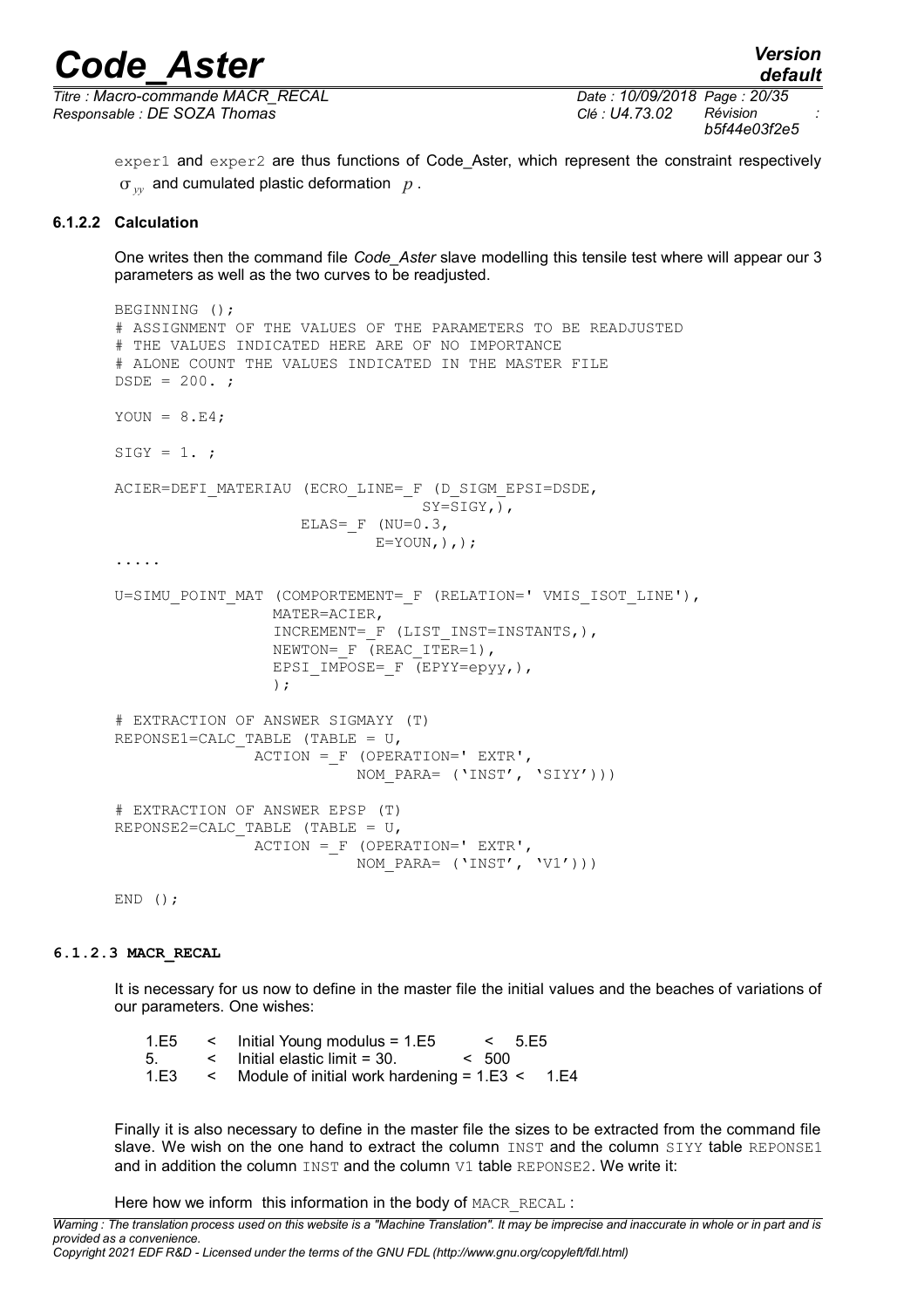*Code\_Aster Version default Titre : Macro-commande MACR\_RECAL Date : 10/09/2018 Page : 21/35 Responsable : DE SOZA Thomas Clé : U4.73.02 Révision : b5f44e03f2e5* RESU2=MACR\_RECAL( UNITE ESCL =  $3$ ,

PARA  $\overline{OPTI}$  = (  $\overline{F}$  (  $\overline{NOM}$  PARA=' YOUN ', VALE INI=100000.0, VALE MIN=50000.0, VALE MAX=500000.0), \_F ( NOM\_PARA=' DSDE ', VALE\_INI=1000.,<br>VALE MIN=500., VALE MAX=10000. VALE  $MAX=10000$ .), \_F ( NOM\_PARA=' SIGY ', VALE\_INI=30.,<br>VALE MIN=5., VALE MAX=500. VALE  $MAX=500.$ ),), COURBE= ( F ( FONC EXP=exper1, NOM FONC CALC=' REPONSE1', PARA X=' INST', PARA Y=' SIYY'), F ( FONC EXP=exper2, NOM FONC CALC=' REPONSE2', PARA  $X=$ ' INST', PARA  $Y=$ ' V1'),), )

#### **6.1.2.4 Alternative setting in data (lists Python)**

<span id="page-20-1"></span>One can use the setting in data containing list Python and of numpy object. The master file then will be written:

experience= [ numpy.array ([[0.00000E+00 , 0.00000E+00], [5.00000E-02 , 5.00000E+01], ......... [9.50000E-01 , 2.07500E+02], [1.00000E+00 , 2.08000E+02]]), numpy.array ([[0.00000E+00 , 0.00000E+00],  $[5.00000E-02, 0.00000E+00],$  ......... [9.50000E-01 , 3.71250E-03], [1.00000E+00 , 3.96000E-03]])] parameters = [['YOUN', 100000. , 50000. , 500000.], ['DSDE', 1000. , 500. , 10000.], ['SIGY', 30., 5., 500.]] calculation = [['REPONSE1', 'INST', 'SIYY'], ['REPONSE2', 'INST', 'V1']]

where: experiment is the name of a list Python (definite between hooks) of 2 tables numpy, parameters is a list of lists Python containing initial values and beaches of variations of our parameters and calculation sizes to be extracted from the command file slave.

The body of the order is written then:

| RESU=MACR RECAL ( |                   |
|-------------------|-------------------|
| UNITE ESCL        | $=$ 3.            |
| RESU EXP          | $=$ experience,   |
| LIST PARA         | $=$ parametres,   |
| RESU CALC         | $=$ calcul, $)$ ; |

#### **6.1.2.5 Astk**

<span id="page-20-0"></span>One defines finally the profile of study according to: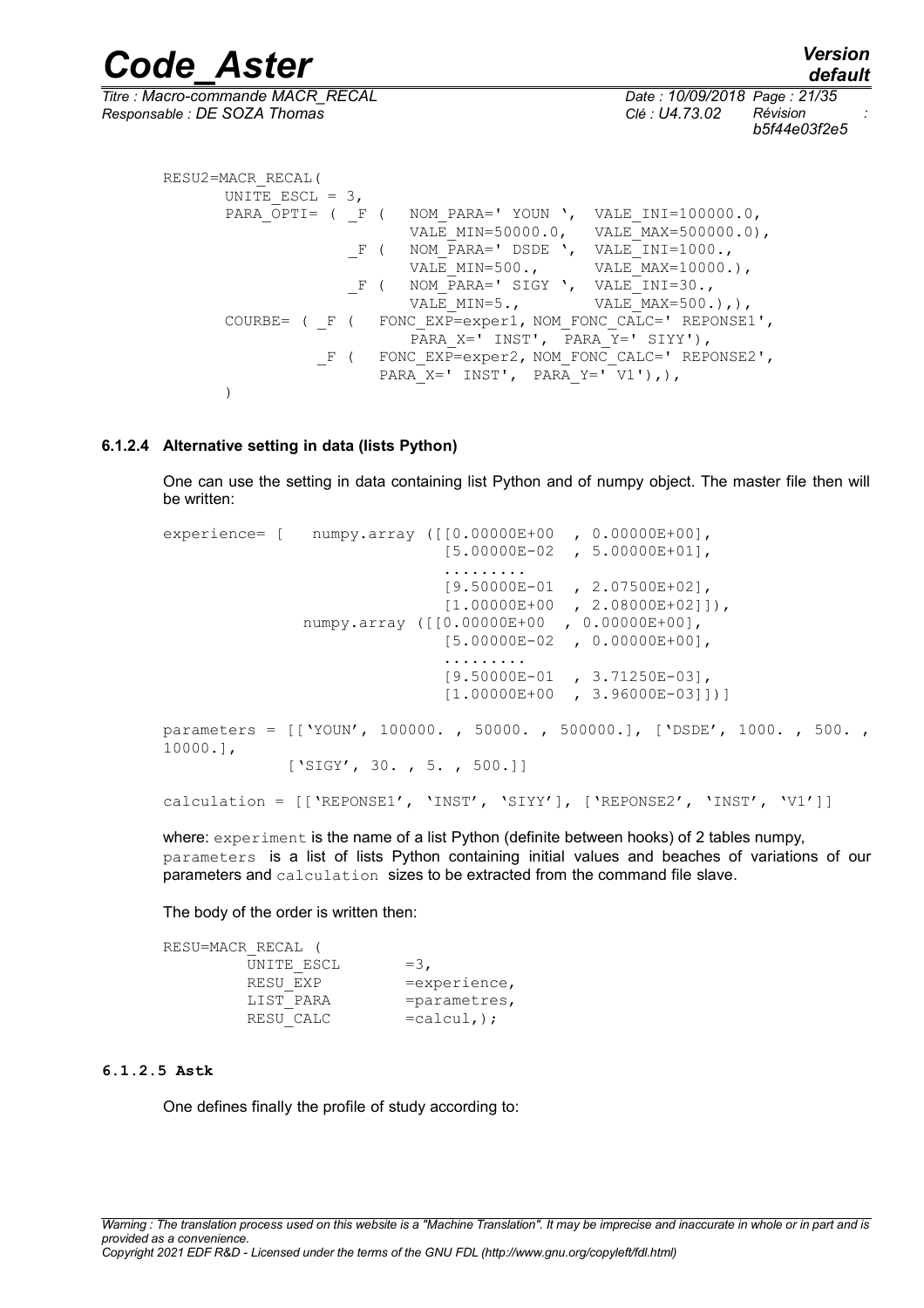*Titre : Macro-commande MACR\_RECAL Date : 10/09/2018 Page : 22/35 Responsable : DE SOZA Thomas Clé : U4.73.02 Révision :*

| Revision     |
|--------------|
| b5f44e03f2e5 |

*default*

| ASTK version 1.2.0 - Nouveau (modifié)                                                                          | n.                                          |  |  |  |  |
|-----------------------------------------------------------------------------------------------------------------|---------------------------------------------|--|--|--|--|
| Configuration<br>Outils<br>Options<br>Aide<br>Fichier                                                           |                                             |  |  |  |  |
| <b>AGLA</b><br><b>REX</b><br><b>TESTS</b><br><b>SURCHARGE</b><br>⊒<br><b>ETUDE</b><br>ⅎ<br>- -<br>ш<br>$\equiv$ | Mémoire (Mo)<br>32                          |  |  |  |  |
| <b>FICHIERS</b>                                                                                                 | 60<br>Temps (h:m:s)                         |  |  |  |  |
| Chemin de base   / Anomalies/Restit7/Test                                                                       | Machine exéc<br>clayastr<br>┙               |  |  |  |  |
| <b>MARK</b>                                                                                                     | NEW8<br>Version<br>$\overline{\phantom{a}}$ |  |  |  |  |
| Nom.<br>UL<br>D<br>$\mathsf{R}$<br>c<br>Type<br>Serveur<br>$*$                                                  | $\sim$ batch                                |  |  |  |  |
| $1 \mathbb{F}$<br>Izzzz159a.comm<br>Local<br>comm<br>$\equiv$<br>-                                              | interactif                                  |  |  |  |  |
| $3 \mathbb{F}$<br>zzzz159a.3<br>Local<br>740<br>ш<br>- 11<br>comm<br>$\overline{\phantom{a}}$<br>-<br>أمنعن     | $\blacksquare$ suivi interactif             |  |  |  |  |
| 20 <sub>1</sub><br>ш<br>zzzz159a.mail<br>Local<br>mail<br>- 11<br>L.<br>ے<br>-                                  |                                             |  |  |  |  |
| $\overline{\mathbf{x}}$<br>8<br>zzzz159a.resu<br>画<br>ш<br>Local<br>resu<br>ے<br>ш<br>–                         | nodebug                                     |  |  |  |  |
| 6<br>zzzz159a.mess<br>п<br>Local<br>ш<br>mess<br>الدا<br>-                                                      | $\smile$ debug                              |  |  |  |  |
| E<br>90 <sub>1</sub><br>zzzz159a.ps<br>Local<br>шı<br>ا پ<br>ps.<br>-                                           |                                             |  |  |  |  |
| $91$ $\Box$<br>医口<br>libr<br>zzzz159a_opti.resu<br>Local<br>$\overline{\phantom{a}}$                            | Lancer<br>run<br>-                          |  |  |  |  |
|                                                                                                                 | Suivi des jobs                              |  |  |  |  |
| Arguments                                                                                                       |                                             |  |  |  |  |
|                                                                                                                 |                                             |  |  |  |  |

#### **6.1.3 Results**

<span id="page-21-0"></span>Once the study carried out, the file of result of ZZZZ159\_opti.resu retiming contains following information:

```
Calculation of the sensitivity compared to = YOUN DSDE SIGY
=======================================================
Iteration 0 =
=> Fonctionnelle = 1.0
\Rightarrow Résidu = 1.0
=> Paramètres = 
         YOUN = 100000.0
         DSDE = 1000.0SIGY = 30.0=======================================================
Calculation of the sensitivity compared to = YOUN DSDE SIGY
=======================================================
Iteration 1 =
\Rightarrow Fonctionnelle = 0.259742161795
= Résidu = 0.30865397471=> Paramètres = 
         YOUN = 300857.888503
          DSDE = 9135.12770111
         SIGY = 152.548047532
=======================================================
Calculation of the sensitivity compared to = YOUN DSDE SIGY
=======================================================
```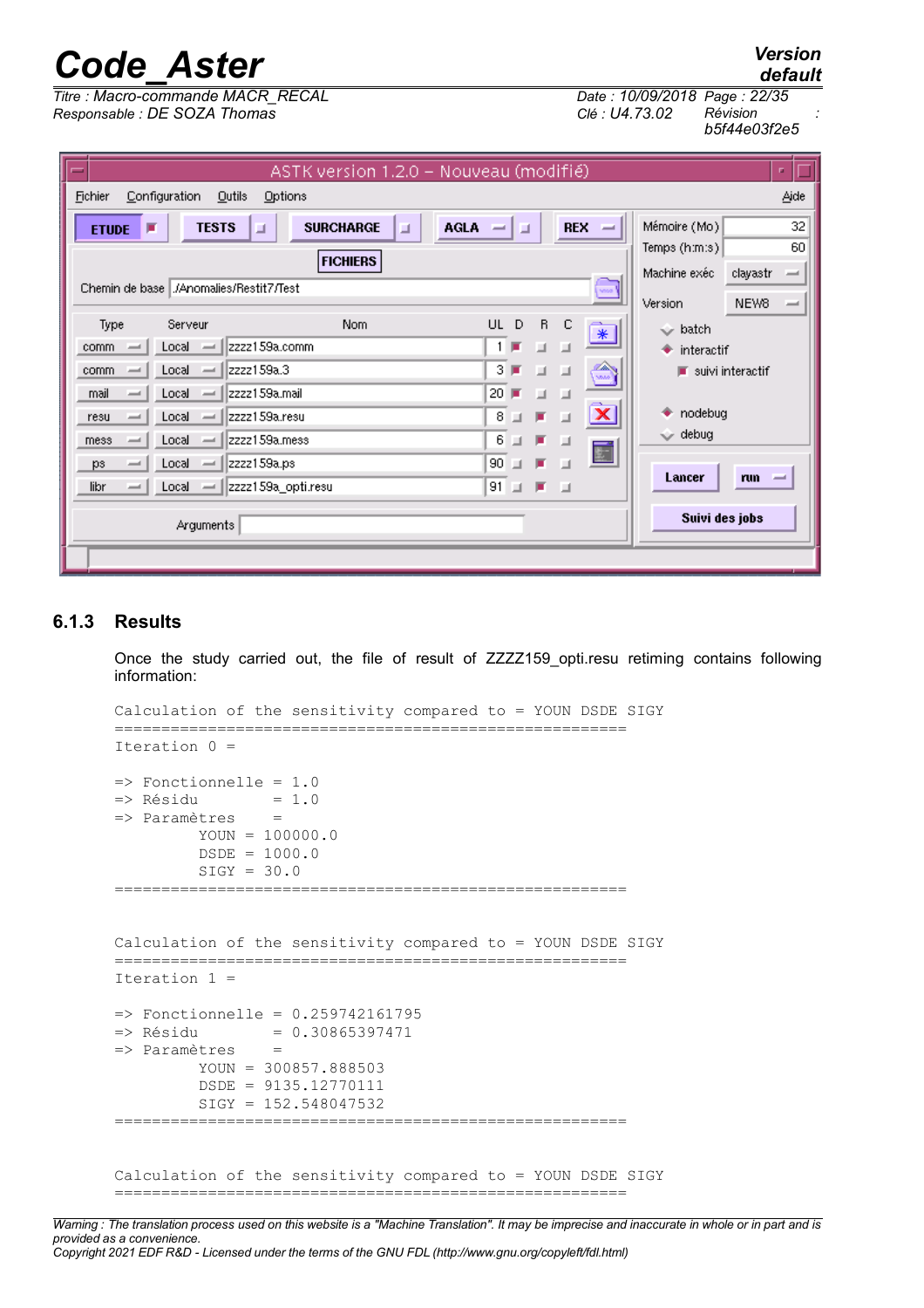*Code\_Aster Version default Titre : Macro-commande MACR\_RECAL Date : 10/09/2018 Page : 23/35 Responsable : DE SOZA Thomas Clé : U4.73.02 Révision : b5f44e03f2e5* Iteration 2 =  $\Rightarrow$  Fonctionnelle = 0.0757636994765  $=$  Résidu  $= 0.473053125246$ => Paramètres = YOUN = 157723.378846 DSDE = 2022.7431335  $STGY = 213.155325073$ ======================================================= Calculation of the sensitivity compared to = YOUN DSDE SIGY ======================================================= Iteration 3 =  $\Rightarrow$  Fonctionnelle = 0.00190706595529 => Résidu = 0.0520849911718 => Paramètres = YOUN = 192302.166747 DSDE = 895.845518907 SIGY = 203.753909707 ======================================================= Calculation of the sensitivity compared to = YOUN DSDE SIGY ======================================================= Iteration 4 =  $\Rightarrow$  Fonctionnelle = 2.70165453323e-06 => Résidu = 0.00172172540305 => Paramètres = YOUN = 199801.572817 DSDE = 1928.08902726 SIGY = 200.274590793 ======================================================= Calculation of the sensitivity compared to = YOUN DSDE SIGY ======================================================= Iteration 5 =  $\Rightarrow$  Fonctionnelle = 2.65431115925e-12  $=$  Résidu  $= 1.83121468206e-06$ => Paramètres =  $YOUN = 199999.975047$  DSDE = 1999.86955101  $SIGY = 200.000462987$ ======================================================= ======================================================= CONVERGENCE REACHED ======================================================= Eigenvalues of Hessien: [ 7.17223479e+00 3.67264061e-01 6.25194340e-04] Associated clean vectors: [[0.98093218 -0.00549396 -0.19427266] [- 0.19418112 -0.06940835 -0.97850712]

*Warning : The translation process used on this website is a "Machine Translation". It may be imprecise and inaccurate in whole or in part and is provided as a convenience. Copyright 2021 EDF R&D - Licensed under the terms of the GNU FDL (http://www.gnu.org/copyleft/fdl.html)*

[0.00810827 -0.9975732 0.0691517]]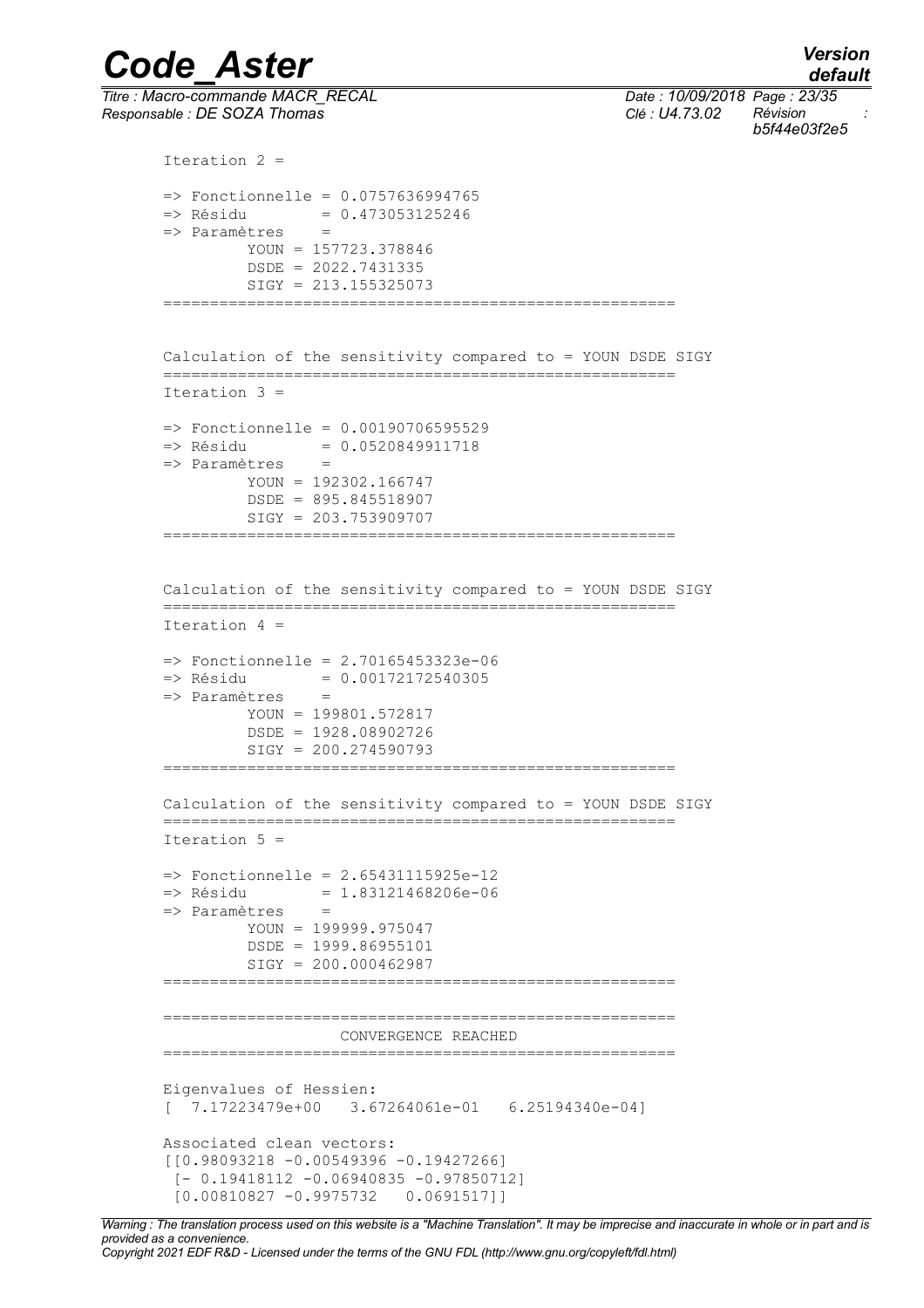*Titre : Macro-commande MACR\_RECAL Date : 10/09/2018 Page : 24/35 Responsable : DE SOZA Thomas Clé : U4.73.02 Révision :*

*default b5f44e03f2e5*

```
 --------
One can deduce from it that:
The following combinations of parameters are dominating for your
calculation:
   1) +9.8E-01 * YOUN -1.9E-01 * DSDE 
      associated with the eigenvalue 7.2E+00 
The following combinations of parameters are insensitive for your
calculation:
    1) -1.9E-01 * YOUN -9.8E-01 * DSDE 
      associated with the eigenvalue 6.3E-04
```
And the file POSTSCRIPT ZZZZ159.ps contains:

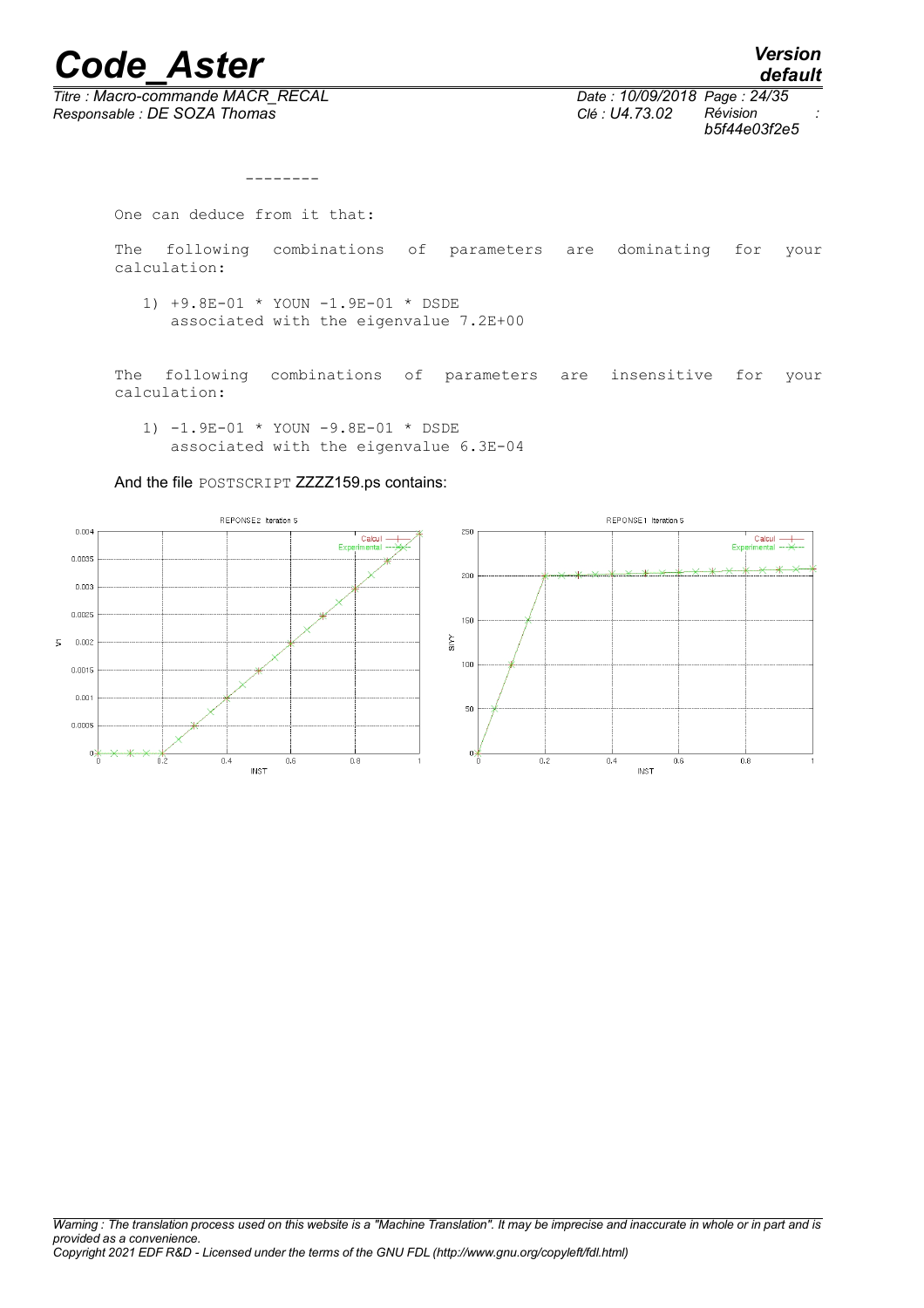*Titre : Macro-commande MACR\_RECAL Date : 10/09/2018 Page : 25/35 Responsable : DE SOZA Thomas Clé : U4.73.02 Révision :*

*b5f44e03f2e5*

### <span id="page-24-1"></span>**6.2 Identification of the parameters of a dynamic model by exploiting the sensitivity of the clean modes**

This example is treated by test SDLS121A [V2.03.121]. One wishes to readjust the thickness of a plate and the value of a discrete mass which is located above by using experimental measurements of clean modes.

#### **6.2.1 Setting in data**

<span id="page-24-0"></span>In the master file one informs initially the names of the tables which will contain at the same time the results calculated thus that the digital results:

```
calculation = [ ['REPONSE1', 'NUMÉRIQUE ORDRE', 'FREQ'],
                      ['REPONSE2', 'NUMÉRIQUE_ORDRE', 'MAC']]
experience= [['REPEXP1', 'NUMÉRIOUE ORDRE', 'FREQ'],
                   ['REPEXP2', 'NUMÉRIQUE ORDRE', 'MAC EXP']]
```
It is important to note here that, for the calculated results, REPONSES2 is given by the diagonal of the matrix of MAC resulting from the order MAC\_MODES as one will see a little later in this paragraph. The name of the parameter 'MAC'is thus a reserved name, thus chosen in FORTRAN, and thus it cannot be used any more thereafter (for the experimental answer corresponding one chose 'MAC\_EXP')

Options retained in the order MACR\_RECAL, always in the master file are:

RESU=MACR\_RECAL (

UNITE ESCL  $=3$ , RESU\_EXP =experience,<br>LIST\_PARA =parametres, LIST\_PARA =parametres,<br>RESU CALC =calcul,  $=$ calcul,  $WETGHT$  =poids, METHOD = ' HYBRIDE', ITER FONC MAXI =500, NB PARENTS =10, NB FILS  $=5$ , ECART TYPE  $=10.$ ITER ALGO GENE =2,  $DYNAMICS = F$  ( MODE\_EXP=' MODMES', MODE\_CALC=' MODNUM', APPARIEMENT MANUEL=' NON',),);

One thus chose to launch retiming by using the HYBRID method with two iterations for the algorithm évolutionnaire. Finally one defines the following profile for the study: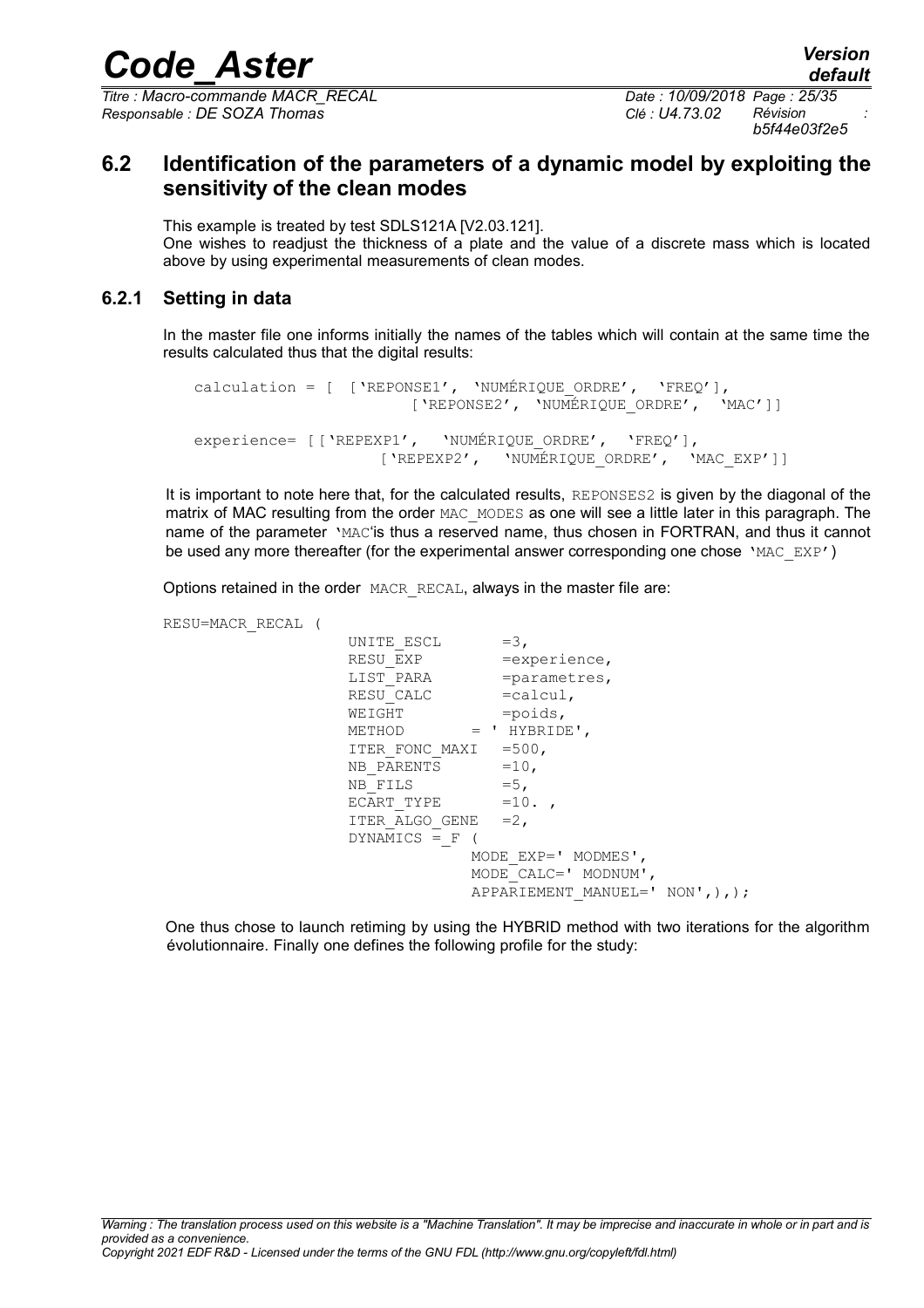*default Titre : Macro-commande MACR\_RECAL Date : 10/09/2018 Page : 26/35 Responsable : DE SOZA Thomas Clé : U4.73.02 Révision :*

*b5f44e03f2e5*

| Titre : Macro-commande MACR RECAL |  |
|-----------------------------------|--|
| Responsable : DE SOZA Thomas      |  |

| $\bullet$                                             | ́Х ASTK version 1.7.12 - sdls121a.astk (modified) - /local00/home/locnistor/MACR_F) ⊑ в х |                              |                                      |  |
|-------------------------------------------------------|-------------------------------------------------------------------------------------------|------------------------------|--------------------------------------|--|
| Configuration Tools Options<br>Help<br>File           |                                                                                           |                              |                                      |  |
| <b>TEST</b><br><b>STUDY</b>                           | $FEEDBACK -$<br>$AGLA = \boxed{ \Box }$<br><b>DEVELOP</b>                                 | Total memory (MB)            | 512                                  |  |
|                                                       | <b>FILES</b>                                                                              | including Aster (MB)         | 128                                  |  |
| Base path /home01/nistor/RestitAster/14233/tests      | C                                                                                         | Time (h:m:s)                 | 15:00                                |  |
|                                                       |                                                                                           | Execution machine            | claut646<br>$\overline{\phantom{a}}$ |  |
| Type<br>Server                                        | $\overline{B}$<br>LU.<br>D<br>Name<br>$\mathsf{C}$<br>碍                                   | Version                      | NEW10<br><b>County</b>               |  |
| Local<br>comm<br>$-$<br>$\frac{1}{2}$                 | Sdls121a.comm<br>A                                                                        |                              |                                      |  |
| mgib<br>Local<br>$\equiv$<br>$-1$                     | 22<br>./sdls121a.mqib<br>$_{\rm{tot}}$                                                    | $\vee$ batch                 |                                      |  |
| Local<br>mess<br>$\sim$<br>$-1$                       | ./sdls121a.mess<br>$6$  <br>$\blacksquare$                                                | $\bullet$ interactive        |                                      |  |
| Local<br>resu<br>$\equiv$<br>$\overline{\phantom{0}}$ | ./sdls121a.resu<br>8<br>$\Box$                                                            | $\Box$ interactive follow-up |                                      |  |
| Local<br>libr<br>$-1$<br>$\overline{\phantom{0}}$     | ≏<br>./sdls121a.3<br>3 <sup>1</sup><br>$\Box$                                             |                              |                                      |  |
| libr<br>Local<br>$\equiv$<br>$\overline{\phantom{0}}$ | U<br>./sdls121a.21<br>$\Box$<br>21                                                        | nodebug<br>$\vee$ debug      |                                      |  |
| mgib<br>Local<br>$\overline{\phantom{0}}$             | 23 J<br>$=$ $ $ ./sdls121a.23<br>$\overline{\phantom{a}}$<br>$\blacksquare$               |                              |                                      |  |
|                                                       |                                                                                           | Run                          | $run =$                              |  |
| Progress of jobs<br>Arquments                         |                                                                                           |                              |                                      |  |
|                                                       |                                                                                           |                              |                                      |  |

#### **6.2.2 Calculation slave**

<span id="page-25-0"></span>The principal characteristic of calculation slave is the presence in the command file (unit 3) of two models: the experimental model and that digital. Below one presents, for this CAS-test, the command file slave with the explanations necessary.

- reading of the experimental grid (grid of the sensors):

```
PRE GIBI (UNITE GIBI=23);
```

```
MAILEXP1=LIRE MAILLAGE ();
```
- creation of a group of nodes which will be used later to define elements discrete of mass:

```
MAILEXP1=DEFI GROUP ( reuse=MAILEXP1,
                         MAILLAGE=MAILEXP1,
                         CREA_GROUP_NO=_F (
                         NOM = I NO M\overline{A}',
                         OPTION=' ENV_SPHERE',
                         POINT= (2.0, 3.0),
                         RAYON=0.1,
                         PRECISION=0.1,
                      ),);
```
- creation of the group of nodes to define the boundary conditions:

```
MAILEXP1=DEFI GROUP ( reuse =MAILEXP1,
                       MAILLAGE=MAILEXP1,
                       CREA GROUP NO= F ( GROUP MA=' BORDS',
                                           NOM=' BORDS', ), ;
```
- creation of elements POI1 to introduce the discrete mass:

MAILEXP2= CREA\_MAILLAGE ( MAILLAGE=MAILEXP1, CREA POI1 = ( $F$  (  $NOM$  GROUP  $MA = 'FARMHOUSE'$ , GROUP  $\overline{NO} = 'NO M A')$ ,),)

- assignment of the experimental model:

MODEXP=AFFE\_MODELE ( MAILLAGE=MAILEXP2, AFFE= ( $F$  ( GROUP MA = 'TOUT ELT',

*Warning : The translation process used on this website is a "Machine Translation". It may be imprecise and inaccurate in whole or in part and is provided as a convenience. Copyright 2021 EDF R&D - Licensed under the terms of the GNU FDL (http://www.gnu.org/copyleft/fdl.html)*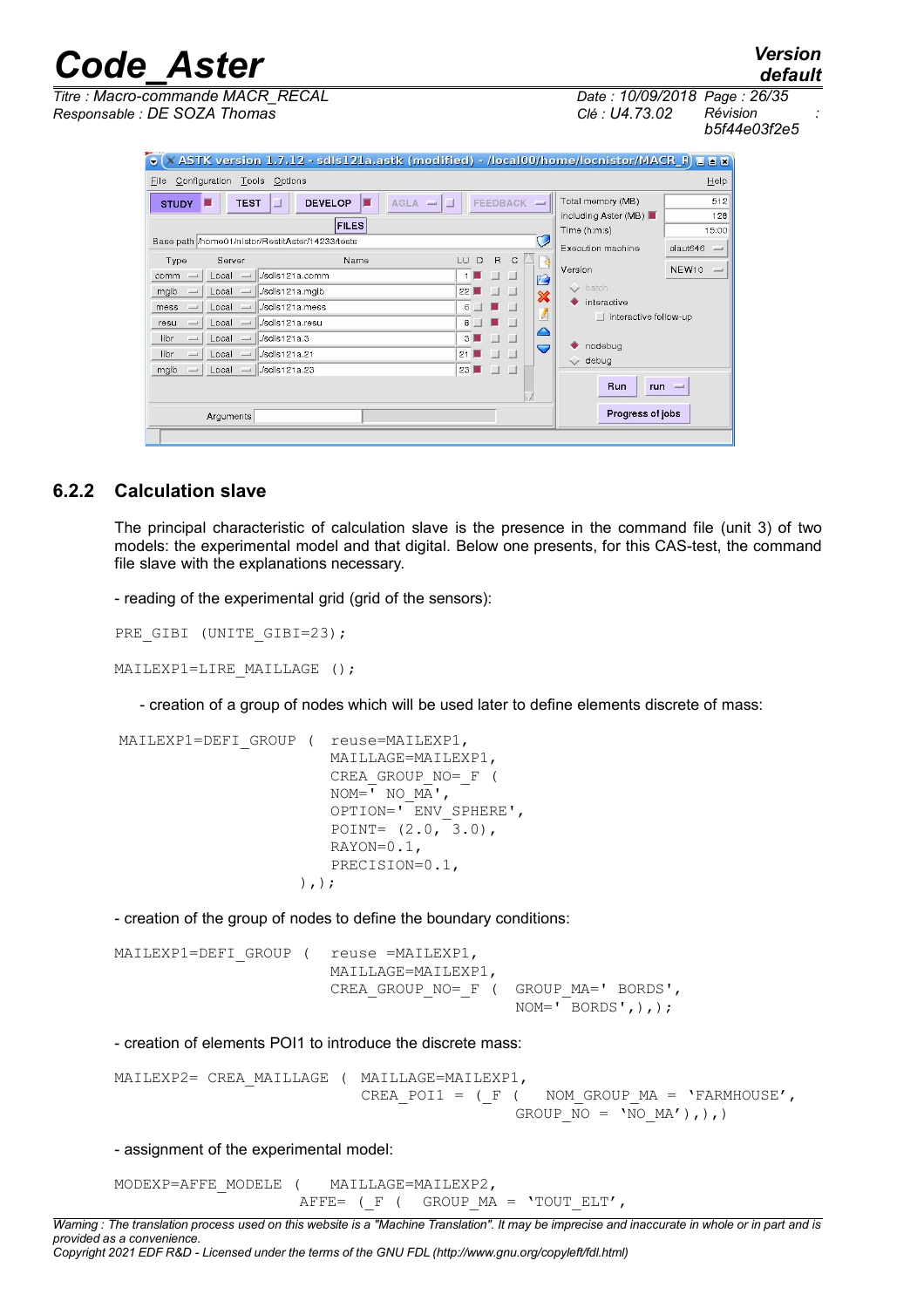*Titre : Macro-commande MACR\_RECAL Date : 10/09/2018 Page : 27/35 Responsable : DE SOZA Thomas Clé : U4.73.02 Révision :*

*default b5f44e03f2e5*

```
PHENOMENE=' MECANIQUE',
            MODELISATION=' DST',),
F ( GROUP MA = 'FARMHOUSE',
  PHENOMENE=' MECANIQUE',
  MODELISATION=' DIS_T',),),);
```
*Code\_Aster Version*

- definition of the elementary characteristics, material, etc.

CAREXP=AFFE\_CARA\_ELEM (...); ACIER=DEFI  $\overline{M}$ ATERIAU (...);  $MATEX = AFFF$  MATERIAU  $(...);$ 

- elementary calculations and assemblies of the matrices.

```
KELEXP=CALC_MATR_ELEM (OPTION=' RIGI_MECA',
                …);
MELEXP=CALC_MATR_ELEM (OPTION=' MASS_MECA',
                …);
NUMEXP=NUMÉRIQUE_DDL (...);
KASSEXP=ASSE MATRICE (...);
MASSEXP=ASSE_MATRICE (...);
```
- creation of sd\_mode\_meca with the experimental clean modes:

```
MODMES=LIRE_RESU (TYPE_RESU=' MODE_MECA',
          FORMAT=' IDEAS',
          MODELE=MODEXP,
          UNITE=21,
          NOM_CHAM=' DEPL',
          MATR RIGI =KASSEXP,
          MATR MASS =MASSEXP,
          FORMAT IDEAS= F ( NOM CHAM=' DEPL',
                           NUME_DATASET=55,
                           RECORD 6 = (1,2,3,8,2,6),
                            POSI ORDRE= (7.4,),
                            POSI NUME MODE= (7.4),
                            POSI_FREQ= (8.1,),
                            POSI MASS GENE= (8.2),
                           POSI<sup>AMORGENE=</sup> (8.3),
                           NOM_CMP= ('DX', 'DY', 'DZ', 'DRX', 'DRY MARTINI',
```
 $'DRZ'$ ),),

TOUT\_ORDRE=' OUI',);

And one continues with the digital model, the same stages. Parameterized to readjust are  $EP$  (the thickness) and MP (mass):

```
E.P = 0.5MP<sup>---</sup>=50000.
PRE_GIBI (UNITE_GIBI=22);
…
…
\mathbb{R}^2#nombre of frequencies
NF=8
```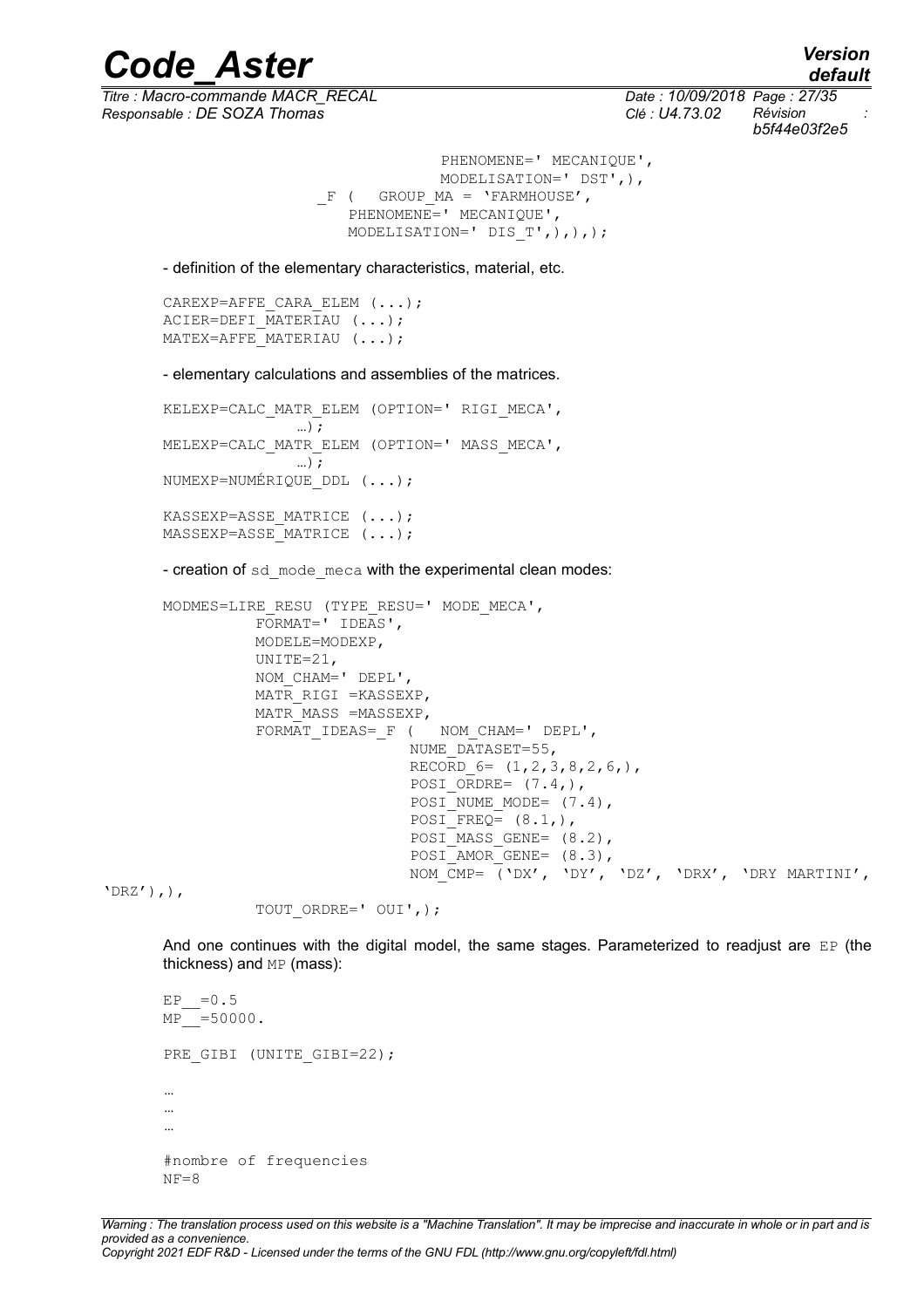*Responsable : DE SOZA Thomas Clé : U4.73.02 Révision :*

*default Titre : Macro-commande MACR\_RECAL Date : 10/09/2018 Page : 28/35 b5f44e03f2e5*

MODES=CALC\_MODES (MATR\_RIGI=M\_AS\_RIG, MATR\_MASS=M\_AS\_MAS, OPTION=' PLUS\_PETITE', CALC  $F\overline{R}EQ= F$  ( NMAX  $FREQ=NF$ ), SOLVEUR MODAL= F (METHODE=' SORENSEN'), VERI MODE=  $F$  (STOP ERREUR=' NON'), );  $\overline{\phantom{a}}$ 

The experimental grid is increasingly coarser than the grid of the digital model thus it is necessary to project the digital result on the experimental grid:

MODNUM = PROJ CHAMP ( RESULTAT=MODES, MODELE\_1=MODEL, MODELE\_2=MODEXP, NUME\_DDL=NUMEXP)

One recovers the table of the experimental frequencies

REPEXP1=RECU\_TABLE ( CO=MODMES, NOM\_PARA=' FREQ');

One builds the table of experimental MAC - makes of them ideal MAC which is 1.0

```
liste mac= []
      for I in arranges (NF):
             liste mac.append (1.0)
      REPEXP2=CRÉA_TABLE (LISTE= ( F (PARA=' NUMÉRIQUE ORDRE', LISTE I=range (1,
NF+1),),
                                 F (PARA=' MAC EXP', LISTE R=liste mac,),),);
```
And finally tables with the calculated answers:

REPONSE1=RECU\_TABLE ( CO=MODES, NOM PARA=' FREQ'); REPONSE2=MAC\_MODES ( BASE 1=MODNUM, BASE  $2=$ MODMES, );

The results (readjusted values of the parameters) are then calculated in a similar way with the classical case of retiming presented in the preceding paragraph.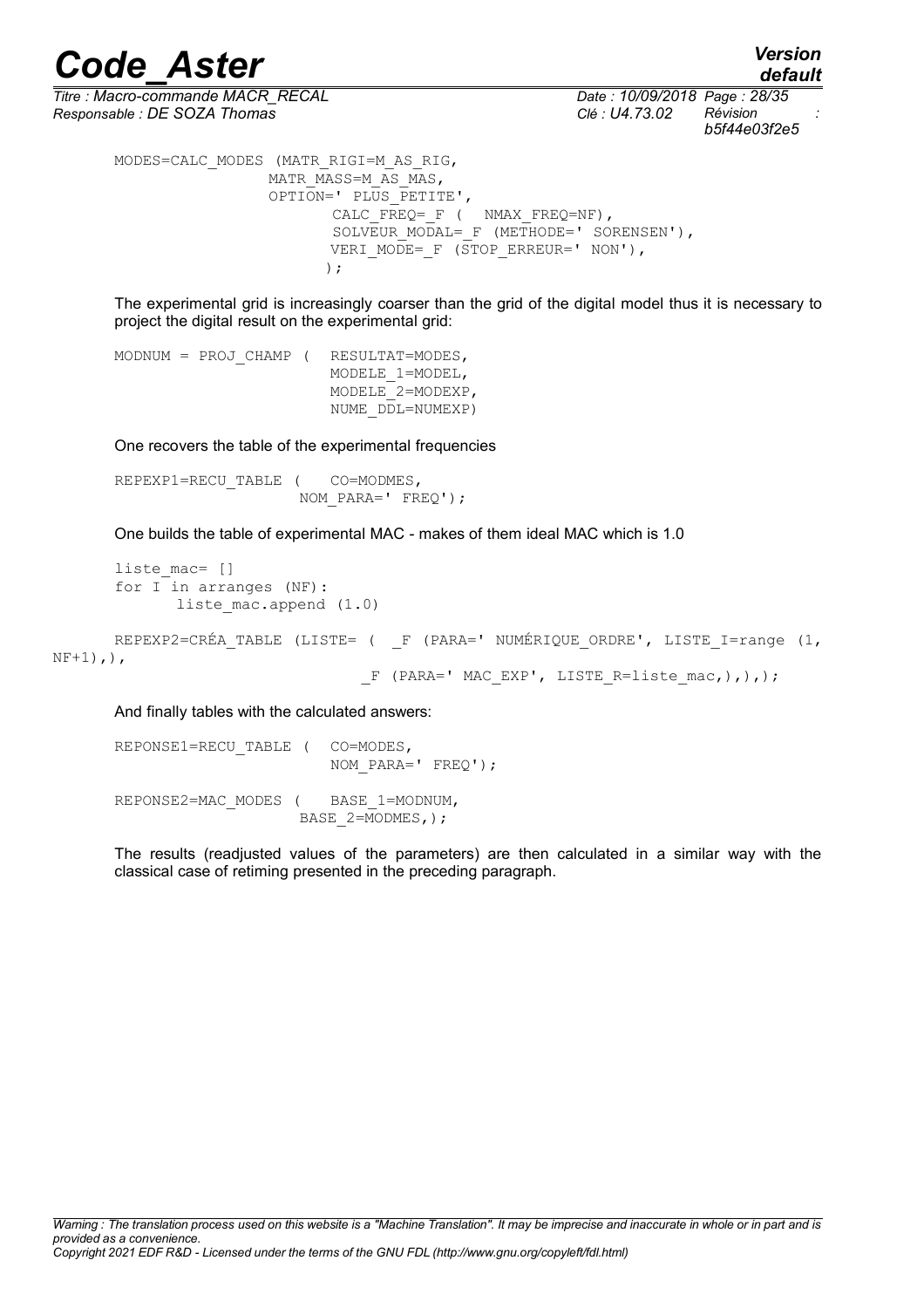*Titre : Macro-commande MACR\_RECAL Date : 10/09/2018 Page : 29/35 Responsable : DE SOZA Thomas Clé : U4.73.02 Révision :*

*b5f44e03f2e5*

### <span id="page-28-2"></span>**6.3 Parametric identification of conservative system by exploiting the orthogonality of the clean modes**

This example is treated by modeling D of the case test SDLS121 [V2.03.121]. One wishes to readjust the thickness of a plate and the value of a discrete mass which is located above by using experimental measurements of clean modes.

From the modal deformations raised at the points of observation, O N carries out an expansion on the digital model support. One tries thereafter to find the parameters of the model such as the matrices of mass and of stiffness generalized relating to in experiments identified modes are diagonal and that the difference between the measured own pulsation and the calculated own pulsation either minimal.

#### **6.3.1 Setting in data**

<span id="page-28-1"></span>The technique, here illustrated, exploits the wide modal deformations identified on the digital model support. This modal deformation can be obtained using an independent calculation by depositing the deformations extended in a file which will be read thereafter by the file slave. For practical reasons, one carries out the expansion in the pilot file. It is easier thus to recover the model support which will be used in the file slave.

In the master file one informs at the same time the target values (experimental values) and the names of the tables which contain the results resulting from calculation digital carried out in the file slave.

The various stages are pointed out hereafter.

- Creation of an experimental model in order to be able to define the localization of the points of measurement. Nodes of the grid can be connected to each other by discrete elements to facilitate the visualization of measured information. The mechanical characteristics that one assigns to this model do not influence on the results, they make it possible the model to accommodate the identified clean modes
- Reading of the identified clean modes
- Creation of the digital model support for the expansion of measurement
- Definition of the base of expansion (here, a modal base)
- Calculation of the coordinates of the modes identified in the base of expansion
- Expansion of the information measured on the model support
- Writing of the extend modes in a file in order to be able to exploit it in calculation slave
- Definition of the target values

The target values are deposited in two lists. The first list contains the extra-diagonal terms which should be worthless and the second list contains the identified Eigen frequencies.

- Definition of the parameters of retiming
- Launching of the procedure of optimization

#### **6.3.2 Calculation slave**

<span id="page-28-0"></span>Calculation slave creates the tables which will contain the computed values starting from the parameters of entry. The various stages of calculation are described hereafter:

• Creation of the model support (even classification of ddl that which was used for the expansion of measurement)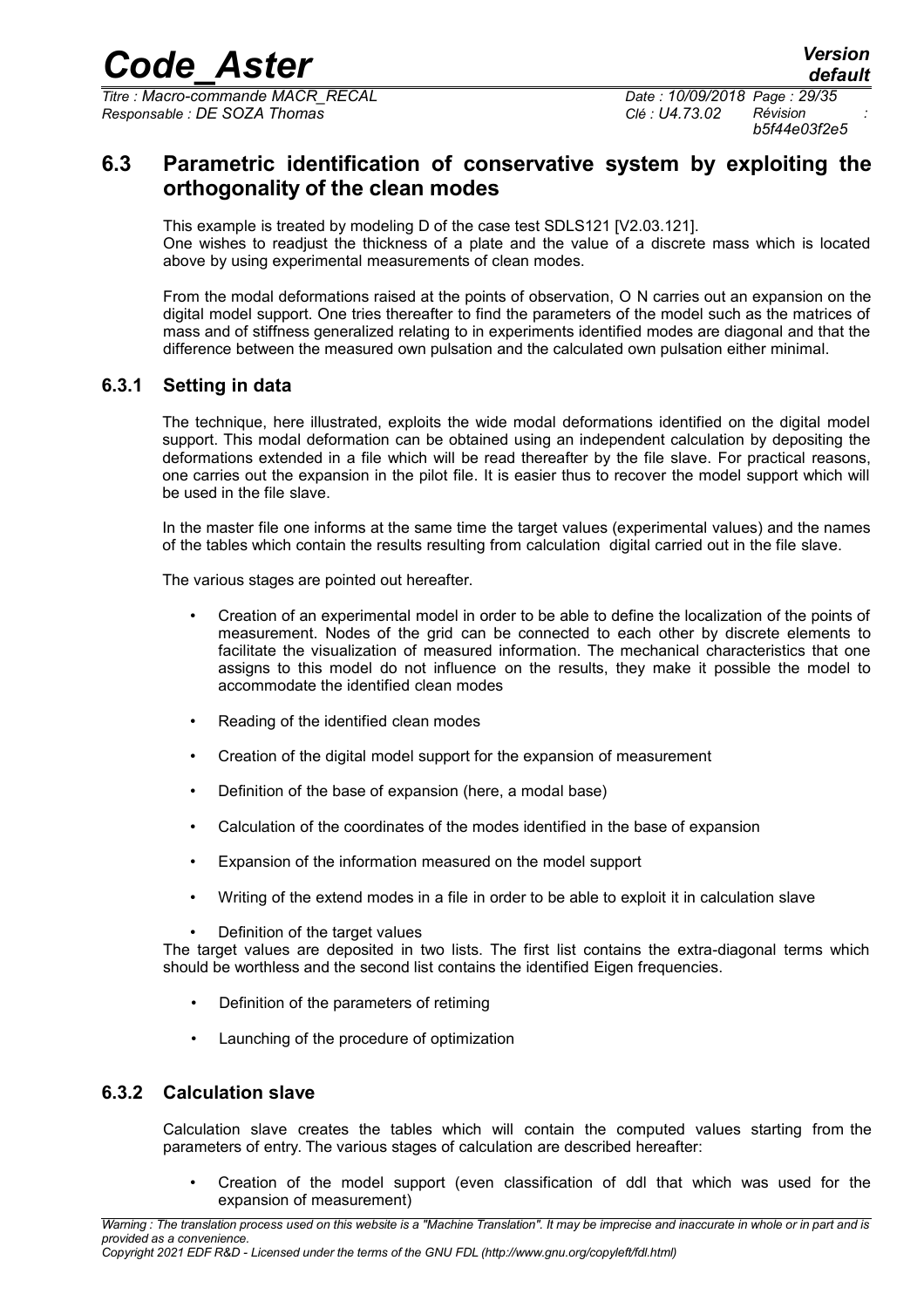*Responsable : DE SOZA Thomas Clé : U4.73.02 Révision :*

- Reading of the wide modal deformations
- Calculation of the matrices of mass and stiffness generalisees via MAC\_MODES
- Creation of the tables which contain the extradiagonnaux terms of the generalized matrices
- Creation of the table which contains the Eigen frequencies estimated using the generalized matrices

#### <span id="page-29-2"></span>**6.4 Iparametric dentification of dissipative system by exploiting the relations of standard of the modal deformations**

This example is treated by modeling E of the case test SDLS121 [V2.03.121].

One wishes to readjust the thickness of a plate, the value of a specific mass on the plate and the discrete depreciation distributed on the plate.

From the complex modal deformations raised at the points of observation, O N carries out an expansion on the digital model support. One tries thereafter to find the parameters of the model so that in experiments identified clean modes check the relations of standard associated with the digital model. One focuses oneself only on the diagonal terms of the matrix of standardisation.

#### **6.4.1 Setting in data**

<span id="page-29-1"></span>The setting in data resembles that presented in the preceding chapter (6.3). The difference is at the level of the expansion of the modal deformation. The modal deformations are complex here. One carries out the expansion by treating the real part and the imaginary part independently. The deformation complexes wide is obtained after assembly of the real deformation and the imaginary deformation wide.

The various stages are described hereafter:

- Creation of the experimental model
- Reading of the identified clean modes (experimental)
- Expansion of measurement
- Definition of the target values (the target values are worthless vectors here)
- Definition of the parameters of retiming
- Launching of the procedure of optimization

#### **6.4.2 Calculation slave**

<span id="page-29-0"></span>Calculation slave creates the tables which will contain the diagonal terms of the matrix of standardisation.

The various stages of calculation are described hereafter:

- Creation of the model support (even classification of ddl that which was used for the expansion of measurement)
- Reading of the wide modal deformations

*Warning : The translation process used on this website is a "Machine Translation". It may be imprecise and inaccurate in whole or in part and is provided as a convenience. Copyright 2021 EDF R&D - Licensed under the terms of the GNU FDL (http://www.gnu.org/copyleft/fdl.html)*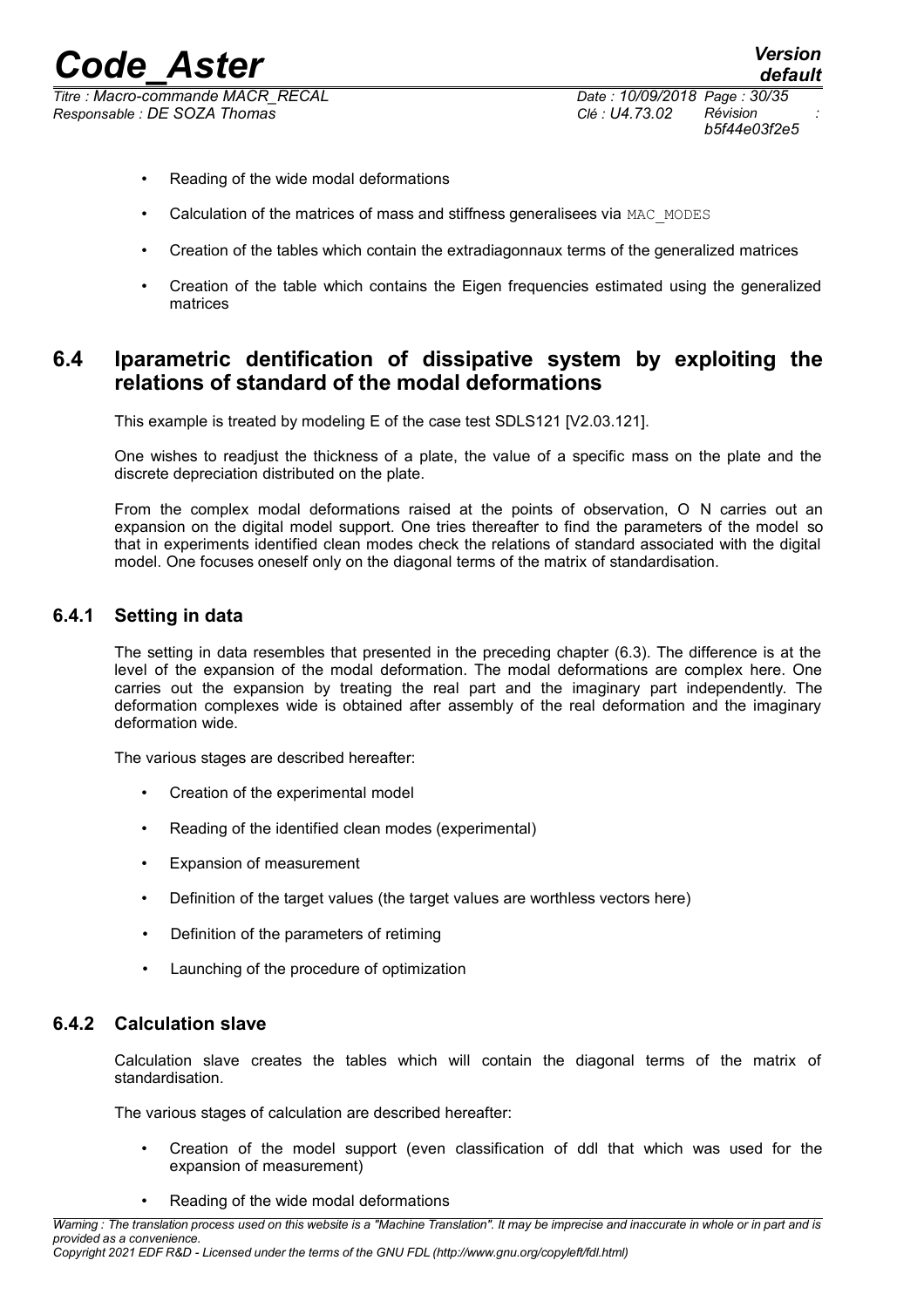*Responsable : DE SOZA Thomas Clé : U4.73.02 Révision :*

- Reading of the Eigen frequencies and reduced depreciation
- Calculation of the products stamps \* vector by PROD\_MATR\_CHAM
- creation of the table which contains the terms relating to damping and the mass:  $y_v^T B \bar{y}_v + 2 \Re(s_v) y_v^T M \bar{y}_v$  $\frac{\partial V(\mathcal{S}_{\nu})}{\partial V} = z_{1\nu}$
- creation of the table which contains the terms relating to rigidity and the mass:  $s_v \overline{s_v} y_v^T M \overline{y_v} - y_v^T K \overline{y_v}$  $\frac{\partial u}{\partial x} y_{\nu} y_{\nu} K y_{\nu}}{ |n_{\nu} s_{\nu}|} = z_{2\nu}$
- creation of the table which contains the terms relating to the mass, rigidity and damping:  $s_v^2 y_v^T M y_v + s_v y_v^T B y_v + y_v^T K y_v$  $rac{\sqrt{y}\sqrt{y}}{y}\sqrt{y}\sqrt{y}\sqrt{xy}}$ <br> $z_3$

## <span id="page-30-3"></span>**7 Use of the EXTERNAL mode**

### **7.1 Warning**

<span id="page-30-2"></span>We draw attention to the fact that this operating process is to be held for a advanced use. Most case should be treated with the algorithms provided in the order MACR RECAL, and in particular the Levenberg-Marquardt algorithm, which is adapted the most to the problems of retiming of parameters.

This operating process requires an external software with *Code\_Aster* to carry out optimization (code Python, Matlab, Scilab, standard software black box, etc). Moreover, it is necessary to be some competent Python.

<span id="page-30-1"></span>**Lastly, the use of the EXTERNAL mode leaves perimeter AQ of Aster**, and should not be used for studies IPS.

## **7.2 Methodology**

#### **7.2.1 Principle**

<span id="page-30-0"></span>In this mode of use, *Code\_Aster* is only used for the evaluation of the functional calculus for a software of optimization which is completely external with *Code\_Aster*.





Generally, the software of optimization requires that the user write a procedure for the calculation of the functional calculus:  $F = \overline{F}$  (param).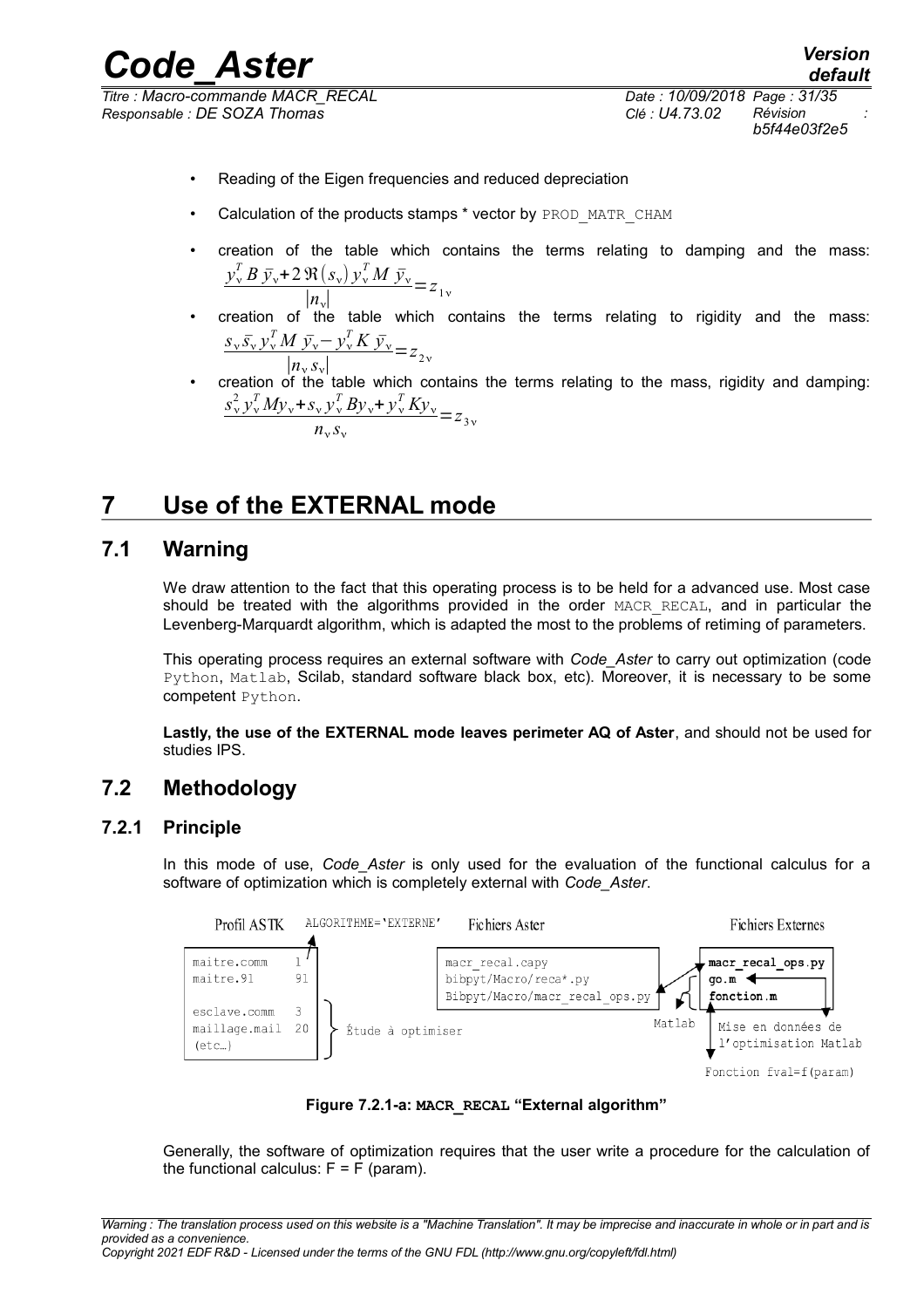*default*

*Titre : Macro-commande MACR\_RECAL Date : 10/09/2018 Page : 32/35 Responsable : DE SOZA Thomas Clé : U4.73.02 Révision :*

*b5f44e03f2e5*

If the software authorizes the read/write of files and the external code execution (order "system" or others), then it is potentially usable with MACR\_RECAL. One will encapsulate the call to the procedure Python **recal.py** (in the past MACR RECAL ops.py) as well as the writing of the file of the parameters and the second reading of the file of the value of the functional calculus in the routine of calculation of F.



**Figure 7.2.1-b: MACR\_RECAL "Principle of the EXTERNAL mode", example Matlab**

The software of optimization launches *Code\_Aster* with each evaluation of the functional calculus. The routine of evaluation of the functional calculus passes by textual files for envoyer with *Code\_Aster* parameters to be used and to recover the value of the functional calculus. The routine Python  $\text{recall.py}$  is thus appealable independently of Aster and establishes the link between the software of optimization and *Code\_Aster* (recovery of the file of the parameters, fitness of the file slave, launching of Aster, recovery of the functional calculus).

In practice, it is necessary to have a profile  $\text{Astk}$  classic of the study slave (and not the profile of L one use of MACR\_RECAL). This profile must be completely functional.

Under this mode EXTERNAL, the operating process is the following: the routine  $real\_py$  gives the responsibility itself to recover the parameters since the command line or a file  $input.txt$ , will replace these parameters in the profile slave, then will launch the execution of the study slave for new the parameters, and finally will return in a textual file output.txt the values of the functional calculus.

To date, this operating process was tested with several software of optimization ( *toolbox* of optimization of Matlab, *toolbox* Tomlab for Matlab, and optimization modulates it of Python- Scipy) but it is possible to use about any software as from the moment when this software authorizes the external execution of a script. One thinks in particular of Zopt (Zebulon), SiDoLo.

#### **7.2.2 Use of the external file of launching recal.py**

<span id="page-31-0"></span>The file  $real.py$  can be carried out in an autonomous way with some optional parameters on the command line:

```
Use: /aster/NEW10/bibpyt/Macro/recal.py fichier export [options]
Options:
  - H, --help show this help message and exit<br>--input=INPUT Chain of text containing the para
                            Chain of text containing the parameters
   --input_step=INPUT_STEP
                             Chain of text containing the steps of discretization
                             finished differences
```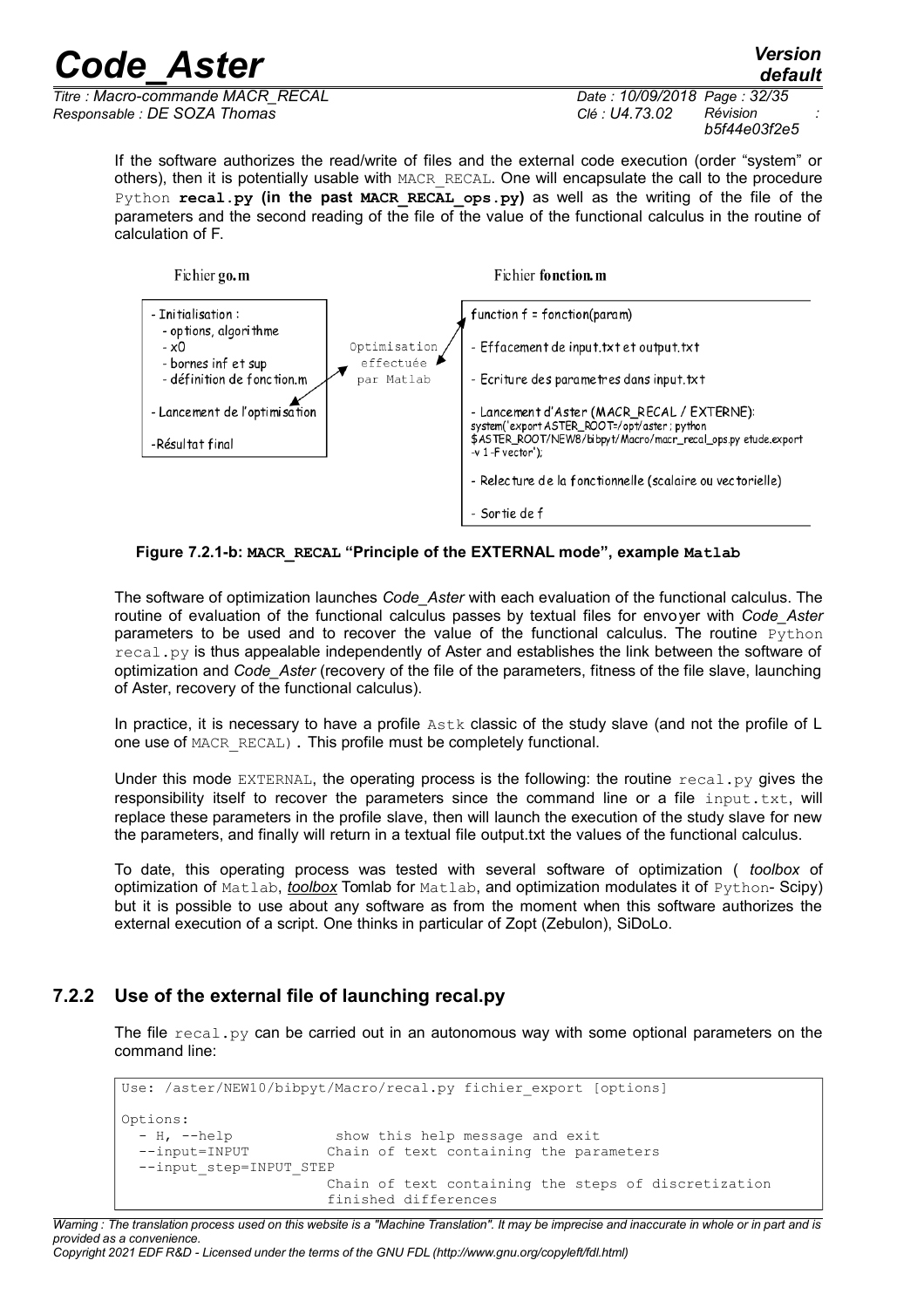*Titre : Macro-commande MACR\_RECAL Date : 10/09/2018 Page : 33/35 Responsable : DE SOZA Thomas Clé : U4.73.02 Révision :*

*default b5f44e03f2e5*

--input\_file=INPUT\_FILE File containing the parameters --input step file=INPUT STEP FILE File containing the steps of discretization of finished differences --output=OUTPUT file containing the functional calculus --output\_grad=OUTPUT\_GRAD file containing the gradient --aster\_root=ASTER\_ROOT Chemin d' installation of Aster --as\_run=as\_run Way towards as\_run<br>--resudir=RESUDIR Way by default of  $\overline{P}$ -resudir=RESUDIR Way by default of the temporary executions of Aster<br>--noclean Erase temporary Code Aster execution directory Erase temporary Code\_Aster execution directory --info=INFO level of message (0, [1], 2) --sources\_root=SOURCES\_ROOT Way by default of the overloads Python --objective=OBJECTIVE Functional calculus ([fcalc]/[error]) --objective\_type=OBJECTIVE\_TYPE type of the functional calculus (float/[vector]) --gradient\_type=GRADIENT\_TYPE calculation of the gradient by *Code\_Aster* ([No] /normal/adim) --mr\_parameters=MR\_PARAMETERS File of parameters of MACR\_RECAL : parameters, calculation, experiment --study\_parameters=STUDY\_PARAMETERS File of parameter of the study: export --parameters=PARAMETERS File of parameters

*Code\_Aster Version*

This procedure needs:

- 1. file .export of the study Astk defined previously (the standard study of MACR\_RECAL)
- 2. of a textual file containing the list of the parameters

From these two files, it launches a calculation *Code\_Aster* for the specified parameters (or two calculations *Code\_Aster*, to see higher) and generates a textual file containing only the value of the functional calculus (scalar or vectorial).

This procedure can be launched without argument. It then will seek **in the current directory** files by default:

- 1. if there is one file .export in the current directory, this one will be used (in the contrary case the procedure stops in error)
- 2. the input file by default will be sought under the name "input.txt"
- 3. the output file will be generated with the name "output.txt"

Arguments – I (--input) and - O (--output) make it possible to specify the files.

The argument  $-$  G (--output grad): allows to specify the textual file in which the gradient will be written, if this one is required (argument - G).

Other arguments are available:

- 1. --information: defined the level of message; 0=muet, 1 or 2;
- 2. --objective: allows to specify if the functional calculus must be turned over in the vectorial or scalar form;
- 3. --gradient: allows to specify if it is not wanted that Aster calculates and returns the gradient (No), and if the gradients are wanted, to specify if one wants them adimensionné or not;

By default, a file Code Aster. output east creates in the repertoire of execution of the procedure, making it possible to have access to the output of the last calculation *Code\_Aster*.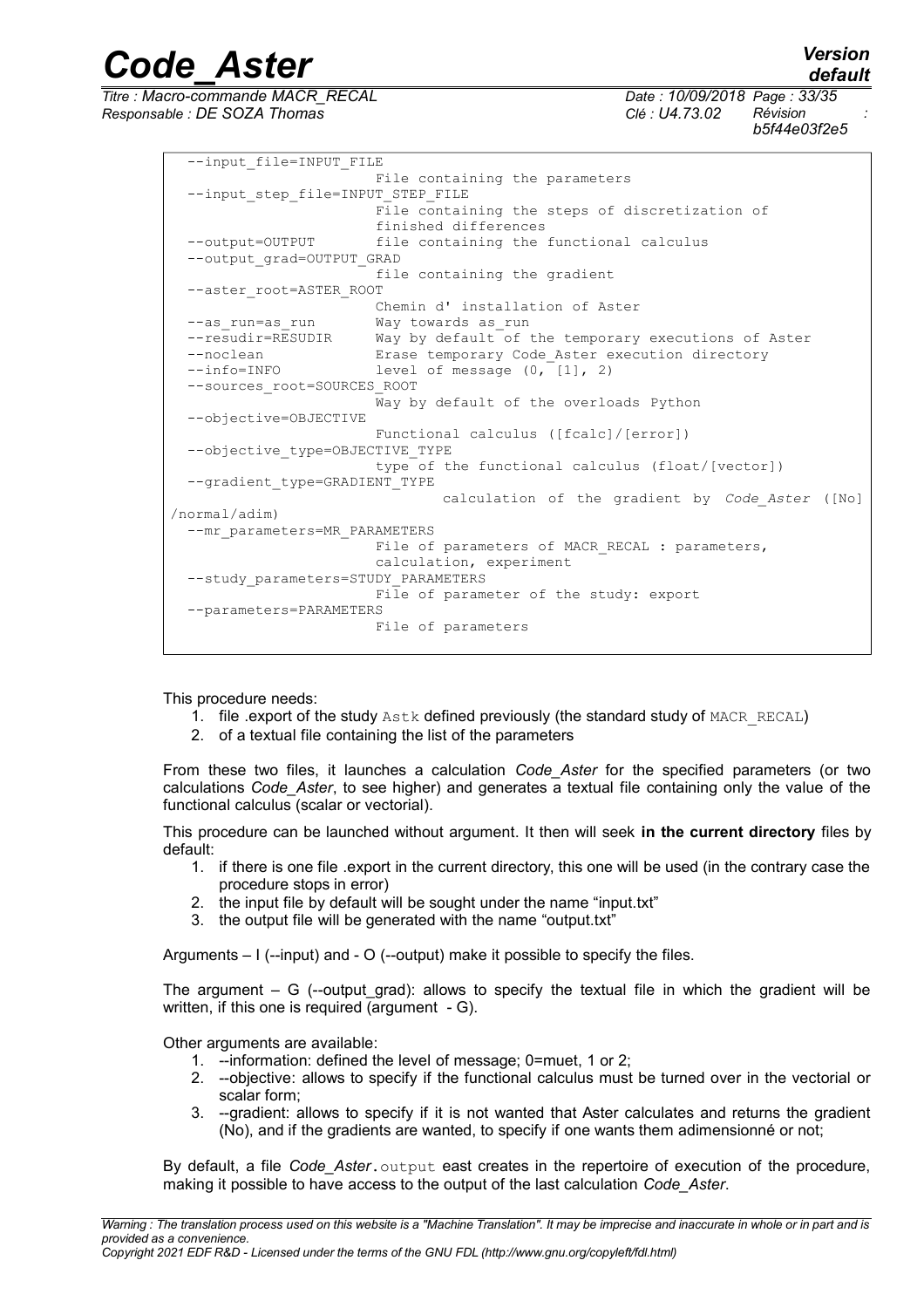*Titre : Macro-commande MACR\_RECAL Date : 10/09/2018 Page : 34/35 Responsable : DE SOZA Thomas Clé : U4.73.02 Révision :*

*b5f44e03f2e5*

Lastly, it is necessary to configure the variable of environment ASTER ROOT (the basic way of Aster) to be able to launch in Python the file  $recall.py$  or aors to use the argument – aster root.

The good performance of the procedure  $\text{recall.py}$  can be checked manually, by generating an input file with values of parameters and while launching the procedure manually. Example on the machine *Code\_Aster* :

```
Cd repertoire
export ASTER_ROOT=/aster
echo "10. , \overline{2}0. , 30. " >input.txt
Python $ASTER_ROOT/NEW10/bibpyt/Macro/recal.py etude.export – - info=2
cat ouput.txt
```
Calculation *Code\_Aster* should launch out and finish suitably. An output.txt file must be generated in the current directory.

The cas-test zzzz159f illustrate the external use of MACR\_RECAL : in this test *Code\_Aster*, one defines a function F and one recalls once *Code\_Aster* to simulate an iteration of retiming.

### **7.3 Example: module of optimization of Matlab©**

<span id="page-33-0"></span>If the principle is taken again and that one applies it to an algorithm of optimization which would be written under Matlab, one must write two files  $q_0$ .m and fonction.m who carry out the actions described below:



**Figure 7.3-a: MACR\_RECAL "Principle of the EXTERNAL mode" applied to Matlab©**

The following example uses the module of optimization of Matlab and carries out calculations *Code\_Aster* on the local waiter.

```
File go.m (initialization and launching of optimization)
clear all;
long format;
system ('rm - F fort.91');
options = optimset ('Display', 'iter', 'LevenbergMarquardt', 'one',
'TolFun', 1e-8, 'MaxFunEvals', 1000, 'MaxIter', 100);
% Params: DSDE, SIGY, YOUN
```
*Warning : The translation process used on this website is a "Machine Translation". It may be imprecise and inaccurate in whole or in part and is provided as a convenience. Copyright 2021 EDF R&D - Licensed under the terms of the GNU FDL (http://www.gnu.org/copyleft/fdl.html)*